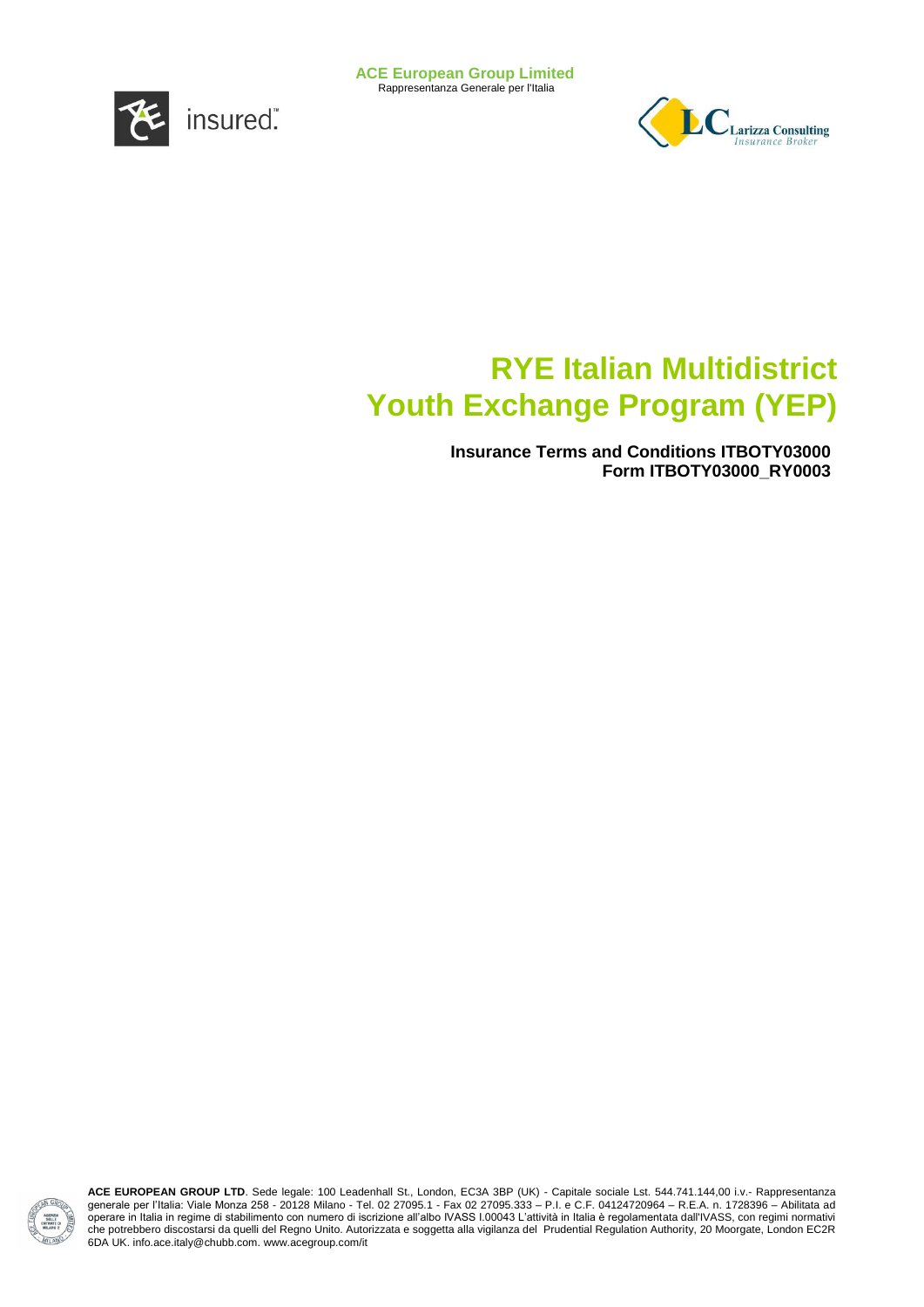**ACE European Group Limited** Rappresentanza Generale per l'Italia





## *INFORMATION PROVIDED TO THE CONSUMER IN RELATION TO THE STIPULATION OF A DISTANCE CONTRACT*

## Dear customer,

the insurance contract you have undersigned is defined, in accordance with Legislative Decree 206/05, as a distance contract, i.e. "a contract which is stipulated between the consumer and the supplier, ACE European Group Ltd., by utilizing one or more techniques of remote communication until the time of stipulation of the contract, including the stipulation of the contract itself".

In accordance with Article 67 *quater* of Legislative Decree 206/05, the following should be noted in relation to the Consumer Code:

- a consumer is any natural person who acts for reasons which do not fall within the framework of his/her entrepreneurial or professional activities;
- ACE European Group Ltd. with its registered office in London (UK) EC3A 3BP, 100 Leadenhall Street and controlled by the group Chubb Limited, is authorized and subject to the supervision of the Prudential Regulation Authority, 20 Moorgate, London EC2R 6DA UK (the Supervision Authority of insurance services in the UK) and is recorded at the Registry no. 202803 (https://register.fca.org.uk/ShPo\_FirmDetailsPage?id=001b0000000MfK0tAAF). The contract is concluded with the General Agent for Italy - with registered office in Milan, Viale Monza, 258-20128 Milan - CF - P.I. R.I. 04124720964 - R.E.A. n. 1728396, website [www.acegroup.com/it-it.](http://www.acegroup.com/it-it) The regulatory systems in other countries in which it operates ACE European Group Limited - General Agent for Italy may differ in whole or in part from the existing one in the United Kingdom. The activity of ACE European Group Limited-General Agent for Italy on the Italian market is regulated dall'IVASS that has authorized to transact insurance business under the freedom of establishment, with registration number to list of insurance companies No I.00043;
- the proposed insurance contract is regulated by the following Insurance Terms and Conditions pursuant to the Master policy no. ITBOTY03000, Form ITBOTY03000\_RY0003 if these Terms and Conditions correspond to your expectations. The premium which is payable for the subscription of the contract is equal to that reported in the Subscription Certificate.

- the Insured will retain the right to unilaterally withdraw from the policy without having to specify a reason:

- o within 48 (forty eight) hours prior to the date of arrival in Italy;
- $\circ$  only in those cases in which the policy was bought within the 14 (fourteen) days prior to the date of arrival in Italy, the right described above can also be exercised after the date of arrival in Italy. In this case, the withdrawal rights must be exercised within 14 (fourteen) days from the date of purchase/subscription to the Master policy.

In case of withdrawal, the policy premium will be reimbursed, net of any taxes that are due if already paid by the Company, and without the application of any penalty.

In order to exercise the withdrawal rights, the Insured is required to communicate his/her intention of withdrawal to the qualified broker by email sent to [rye@larizzaconsulting.it](mailto:rye@larizzaconsulting.it) or by fax to no. +39.02.34.53.76.95 or by registered letter sent to LC Larizza Consulting srl Via Monte Rosa 19, 20149 Milan. *The broker will notify the Company of the withdrawal*.

Potential complaints pertaining to the contractual relationship or the management of losses must be forwarded in writing to: ACE European Group Ltd. – General Management Office for Italy – Complaints Department – viale Monza 258, 20128 Milan, fax. 02.27095.430 email: *ufficio.reclami@chubb.com.* 

The Company will manage the complaint by providing a response within a maximum time period of 45 days from the date of its receipt.

#### *Information provided to the consumer\_Page 1 of 2*

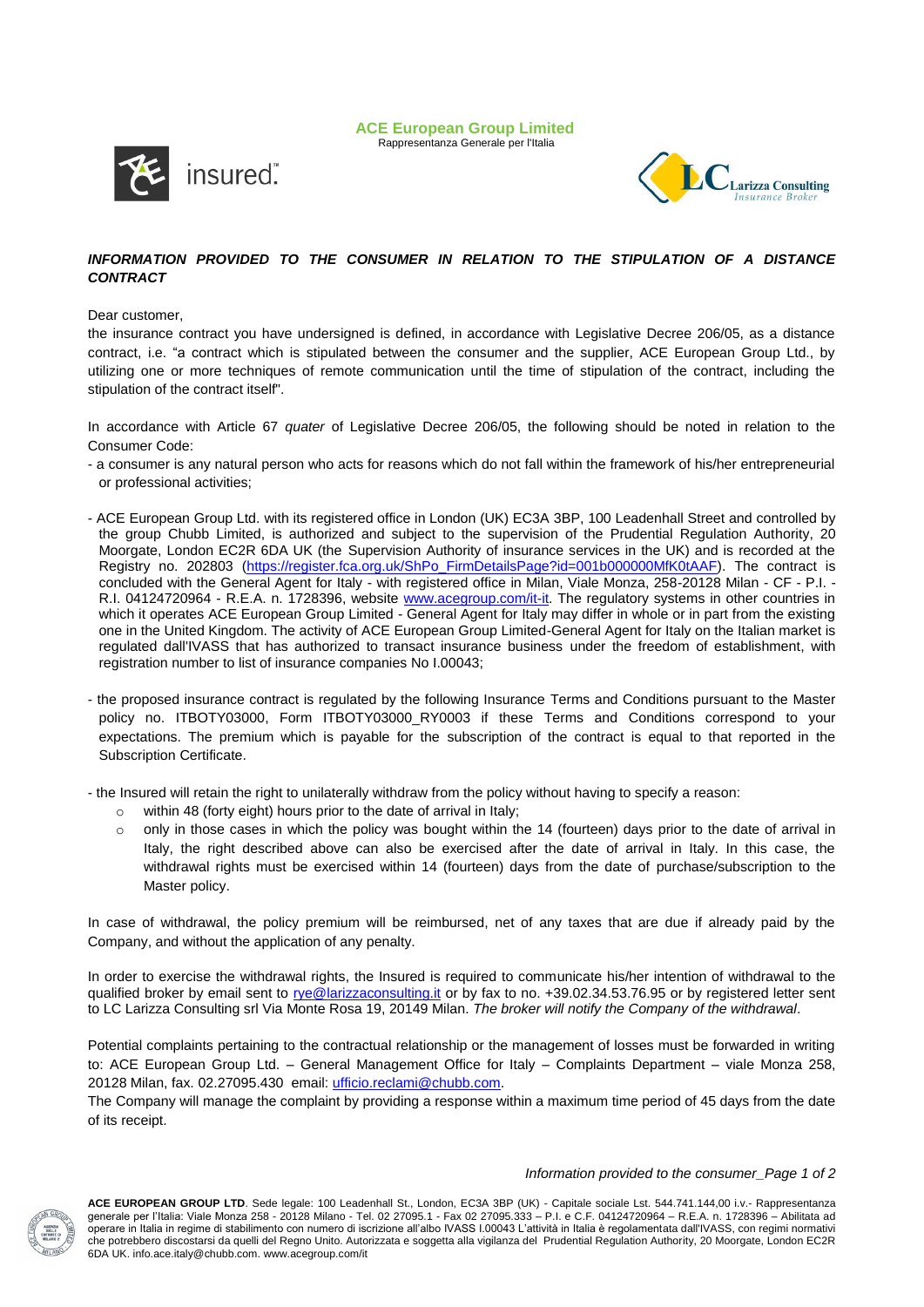Rappresentanza Generale per l'Italia





If the affected party is not satisfied with the outcome of the complaint, or in the absence of a response within the deadline of forty-five days, he/she may contact IVASS (Italian Insurance Supervisory Institute), User Protection Service, Via del Quirinale, 21 - 00187 Rome, attaching the petition of the documentation relative to the complaint handled by the Company. With regard to disputes pertaining to the quantification of services and the assignment of liability, it should be noted that exclusive jurisdiction is assigned to the judicial authority in addition to the right to utilize methods of conciliation, where applicable.

## **ACE EUROPEAN GROUP LIMITED**

General Representation for Italy The Legal Representative Orazio Rossi ~

*Information provided to the consumer\_Page 2 of 2*

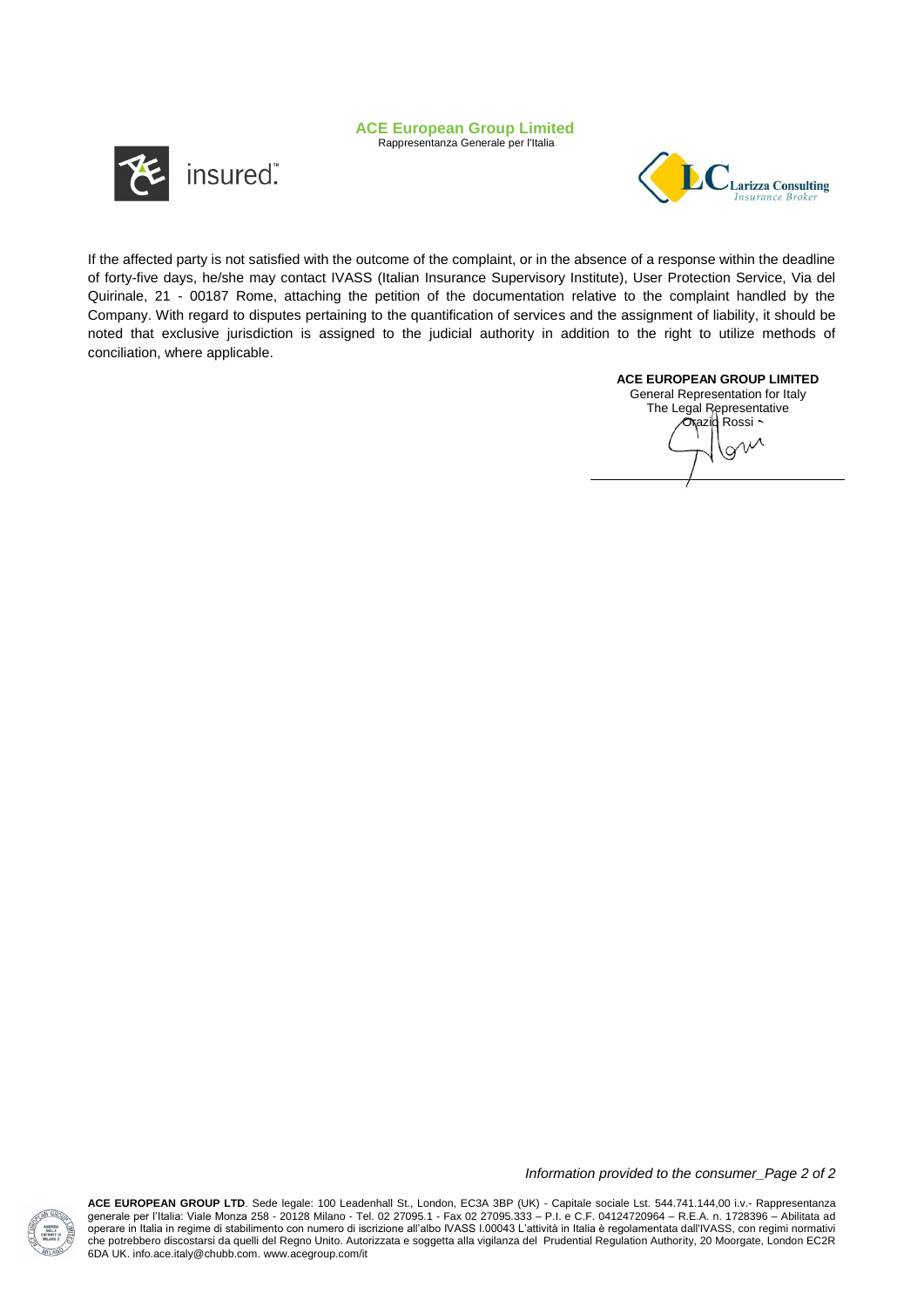Rappresentanza Generale per l'Italia



insured".



## **INSURANCE TERMS AND CONDITIONS**

**Chapter 1 - DEFINITIONS**

## **Chapter 2 – PURPOSE OF THE INSURANCE**

**Art. 1) Area of effectiveness** 

**Art. 2) Insurable parties**

**Art. 3) Criteria for subscribing the insurance**

## **Chapter 3 – INSURANCE COVER BENEFITS AND RELATIVE LIMITATIONS**

**Art. 4) Travel assistance Art. 5) Medical Expenses Art. 6) Travel accidents Art. 7) Travel interruption Art. 8) Baggage protection and personal belongings Art. 9) Unexpected expenses due to baggage delayed delivery Art. 10) Personal liability**

## **Chapter 4 – EXTENSION OF COVER**

**Art. 11) Cases classified as accidents Art. 12) Strokes**

**Art. 13) Risk of war** 

## **Chapter 5 – INSURANCE PREMIUM**

**Art. 14) Payment of premium**

## **Chapter 6 – EFFECT AND DURATION OF THE CONTRACT**

**Art. 15) Effect date and coverage duration for the insureds**

## **Chapter 7 – NOTIFICATION OF CLAIM**

**Art. 16) General obligations pertaining to the notification of a claim** 

**Art. 17) Specific obligations pertaining to the notification of a claim**

**Art. 18) Payment currency**

**Art. 19) Burden of proof**

## **Chapter 8 – GENERAL CONDITIONS**

**Art. 20) Exclusions applicable to all covers**

**Art. 21) Policy subscribing limits**

- **Art. 22) Decrease in insured sums in the case of a claim**
- **Art. 23) Exclusion of alternative compensation**
- **Art. 24) Uninsurable parties**
- **Art. 25) Age limits**
- **Art. 26) Declarations relative to the circumstances of risk**
- **Art. 27) Communications and validity of changes**
- **Art. 28) Procedure to provide the insurance Terms and Conditions to the Insured**
- **Art. 29) Other insurances**
- **Art. 30) Recovery rights**
- **Art. 31) Reference to law**

#### *Insurance Terms and Conditions\_Page 1 of 27*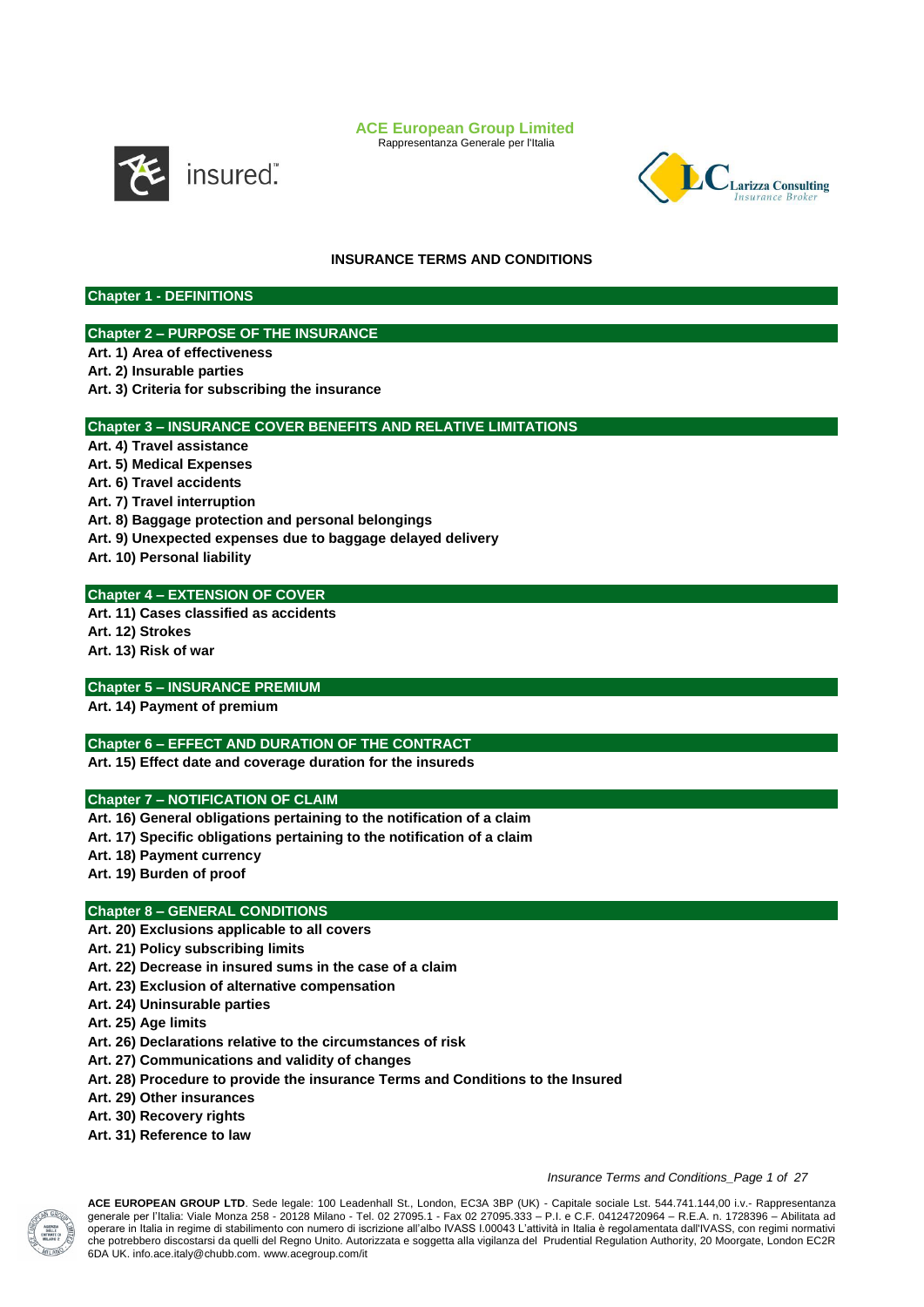Rappresentanza Generale per l'Italia





**Art. 32) Disputes Art. 33) Court with jurisdiction Art. 34) Taxes Art. 35) Prescription deadlines Art. 36) Right of withdrawal for the Insured Art. 37) Insurance Terms and Conditions language**

## **Chapter 1 - DEFINITIONS**

In the text which follows, terms are defined as follows:

- **Abroad or foreign Country**: All Countries of the world excluding Italy.
- **Accident**: an event due to violent, accidental and external cause which results in physical injuries that can objectively be ascertained.
- **Assistance**: prompt aid, in cash or in kind, provided through the Assistance Centre of Inter Partner Assistance S.A. to the Insured who is in difficulty due to the occurrence of a claim.
- **Assistance Centre**: the organizational structure of Inter Partner Assistance S.A. Via B. Alimena, no. 111– 00173 Rome - composed of human resources and equipment, operational 24 hours per day and all days of the year, and which provides a telephone contact for the Insured in addition to organizing onsite interventions and disbursing, with costs charged to the Company, any assistance services pursuant to the policy.
- **Associated District**: this wording refers to all Italian districts which participate in the "Association for the Rotary International Youth Exchange Program", in accordance with the relative Articles of Association that have been approved and are in force.
- **Baggage**: clothing items, personal hygiene items, photo/video equipment and the bag, suitcase or backpack which contain these items and which the Insured is bringing with him on the trip.
- **Benefit**: the Assistance provided in kind, i.e. the aid which must be provided to the Insured in the case of occurrence of a claim falling under the realm of the Assistance coverage or in times of need, and provided by the Company through the Assistance Centre.
- **Breakdown**: the damages sustained by baggage due to its breaking, a collision or clashing against fixed or mobile objects.
- **Broker**: the intermediary who is regularly registered within the Sole Registry of Insurance Brokers and recognized by the parties and to whom the Policyholder has delegated the management of the Master policy through a specific mandate.
- **Carrier**: a party which undertakes, in exchange for compensation, to transfer persons or items from one location to another.
- **Claim**: the occurrence of the damaging event for which the insurance is provided.
- **Company**: the insurance Company, i.e. ACE European Group Ltd.
- **Compensation**: the sum paid by the Company in the case of a claim.
- **Country of origin:** the nation specified in the passport of the Insured student.
- **Cover:** the insurance which does not fall under the Assistance insurance and for which the relative premium was paid and for which, in the case of a claim, the Company will reimburse any sustained damages.
- **Damages**: any damages sustained by the baggage during the trip.
- **Date of effectiveness/subscription**: the day in which the premium was paid.
- **Day Hospital**: hospital stay not involving overnight accommodations, but documented by medical records from an authorized healthcare facility with beds for hospital stays.
- **Deductible**: the part of the indemnifiable damages, expressed as a fixed amount, which is always charged to the Insured.

#### *Insurance Terms and Conditions\_Page 2 of 27*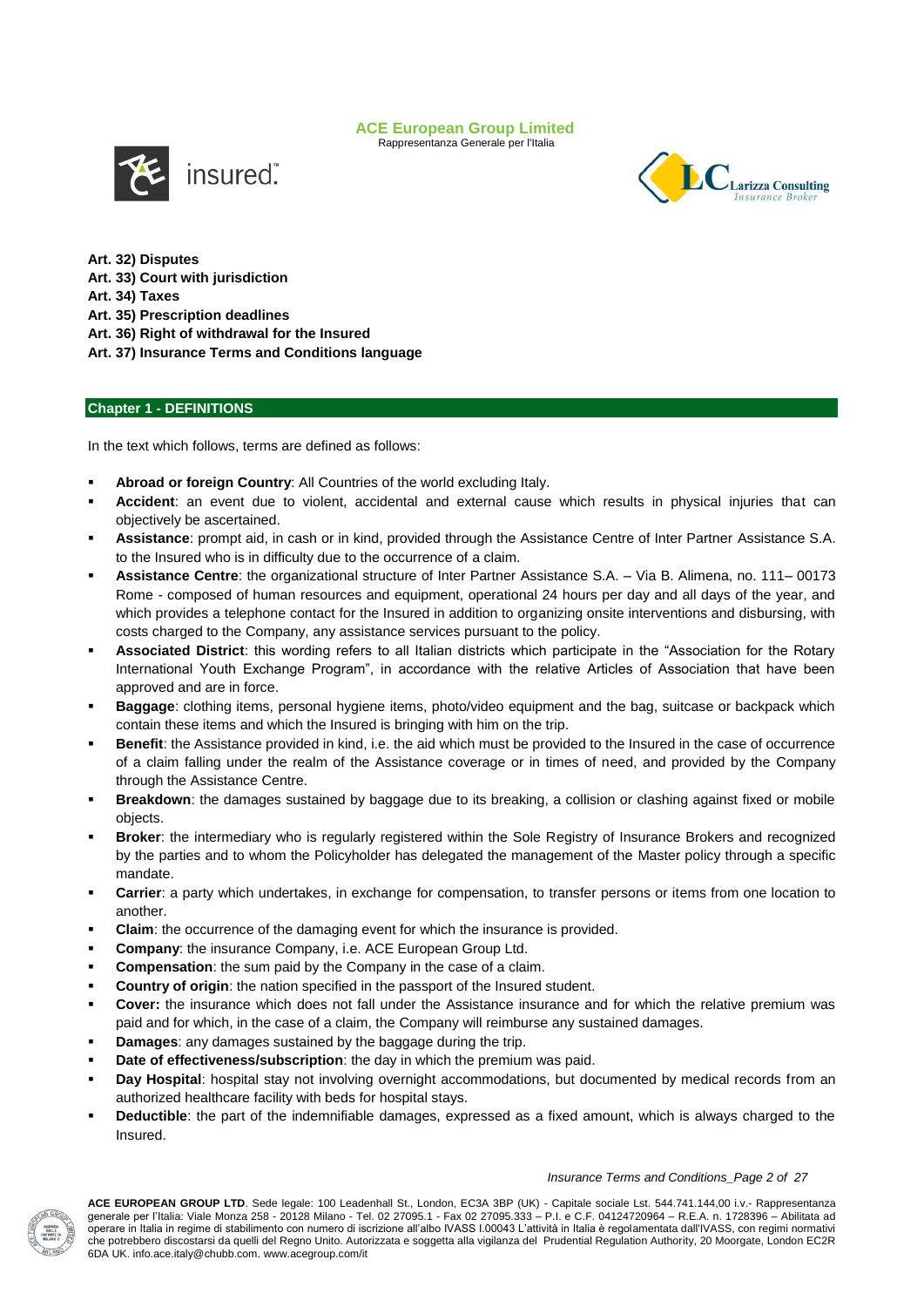Rappresentanza Generale per l'Italia





- **Disease**: any alteration in the state of health of an individual which does not derive from accidents i.e., for the purposes of this contract, any involuntary deterioration in health which can be ascertained by professional medical personnel.
- **District**: all districts which are part of the Rotary International and participate in the Youth Exchange program.
- **Event**: the occurrence which generated, either directly or indirectly, one or more claims.
- **Excess**: percentage of the amount which is payable through the policy and which, in the case of a claim, will remain charged to the Insured.
- **Family member**: a relative of the Insured (spouse, children, father, mother, brothers, sisters, grandparents, father/mothers in law, sons in law, daughters in law, brothers/sisters in law, uncles, cousins, nephews) and the people which habitually live with him/her, as reported in family status certificate.
- Force majeure: any external, extraordinary and unpredictable energy, that prevents the Insured to be compliant with the obligations relating to the procedure to be followed in the event of claims.
- **Foreign countries**: all countries of the world except Italy.
- **Fracture**: a breaking in the bone, either partial or total, and with or without movement.
- **Healthcare institution**: a university institution, hospital, nursing home, day hospital, diagnostic and/or therapeutic group practices which are regularly authorized to conduct diagnoses and cures. The following are not typically considered healthcare facilities licensed to diagnose and prescribe: thermal spas, institutions that primarily provide dietary recommendations and those offering wellness, rehabilitation, convalescence, longer stays and elderly facilities.
- **Hospitalization**: any stay in healthcare institutions which are regularly authorized to provide hospital services and which involves at least an overnight stay.
- **Host family**: the family nucleus residing in Italy and to which the Insured has been assigned during his/her stay.
- **Insurance**: the insurance contract.
- **Insurance limit**: the maximum amount contractually stipulated in the policy for which the Company undertakes to pay the provided benefits and coverage.
- **Insured**: the student which subscribed the Master policy and whose candidacy has been accepted by the Districts associated with MD Italia in order to participate in the young exchange program of Rotary International as a host in Italy.
- **Italy**: the territory of the Italian Republic, the Republic of San Marino and the Vatican City State.
- **Lock picking**: the forcing, removal or breakage of leaks or means of protection of facilities or safes or furniture containing insured goods and which could cause a subsequent impossibility of regular use.
- **Master policy**: document which proves the existence of the insurance stipulated, in accordance with Article 1891 of the Italian Civil Code, by a Policyholder on behalf and in the interest of a group of insured parties.
- **Object theft**: theft of consumer items by pulling them away from the person.
- **Permanent disability**: the loss or definitive and irremediable decrease in one's capacity to conduct any type of profitable work, regardless of the profession.
- **Policy**: the document which overall proves the existence of the insurance and which regulates relations between the Company, the policyholder and the Insured.
- **Policyholder**: the party which undersigns the insurance policy for him(her)self or on behalf of third parties and assumes its relative charges. In the case of this policy:
	- the "Associazione per il Programma Scambio Giovani Rotary International" (henceforth referred to as the "*Multidistretto Italiano Scambio Giovani"*" or also "*MD Italia*"), with a registered office in Via Dante no. 7, 34122 in Trieste (TS), tax ID no. 97609050584.
- **Pre-existing disease**: a disease which is the expression or direct consequence of chronic pathological conditions or which existed prior to the date of effectiveness of the insurance policy and which were not known to the Insured prior to the subscription of the policy.
- **Premium:** the amount due to the Company for the subscription of the insurance policy.
- **Prior disease**: a pre-existing disease which was known to the Insured prior to the subscription of the policy.



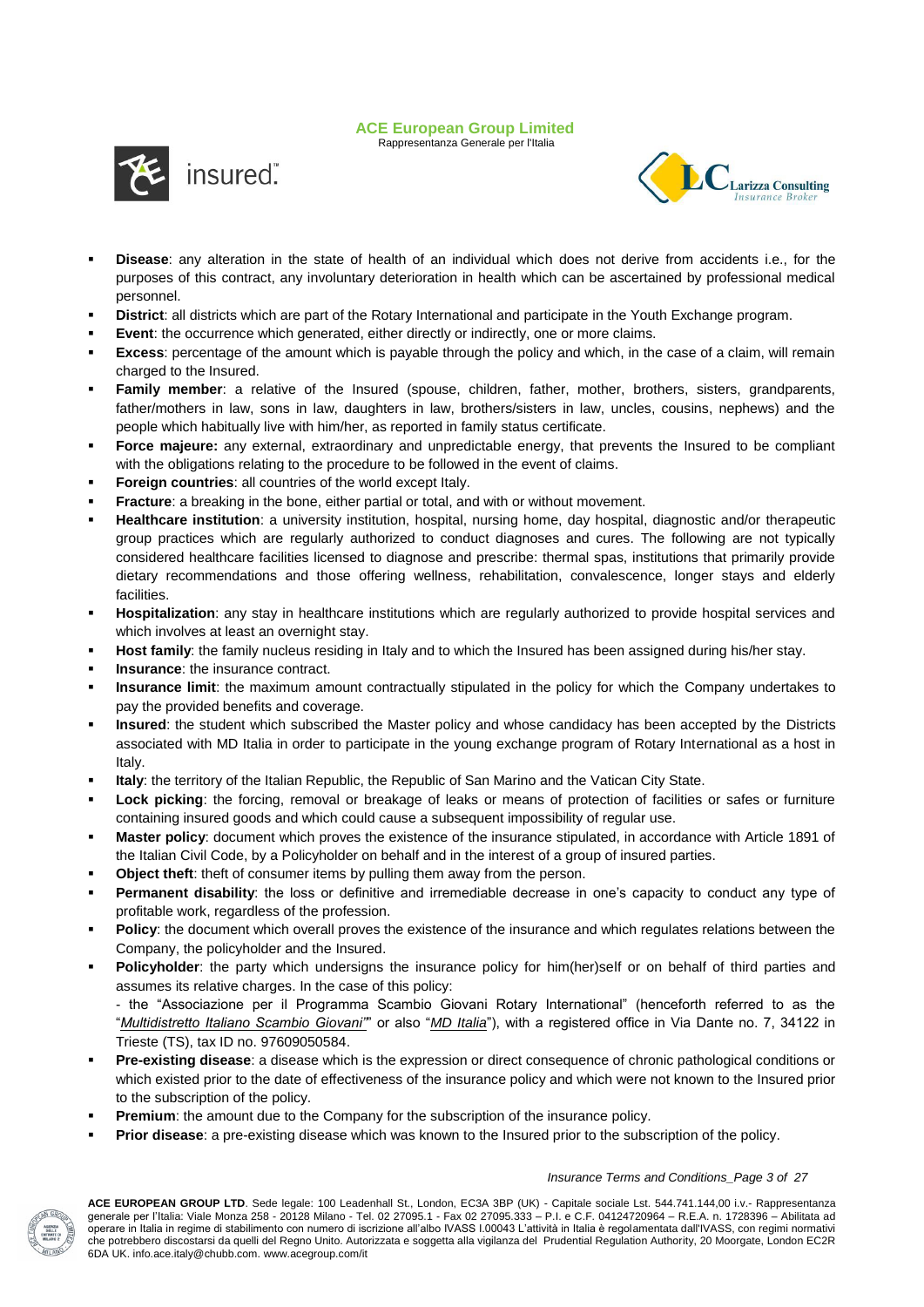Rappresentanza Generale per l'Italia





- **Residence**: the country where the Insured has a stable home, as reported in documentation pertaining to a personal data certification.
- **Redress:** the sum paid by the Company in the case of a claim related to the Personal liability cover.
- **Robbery**: removable of a moveable good from its owner by means of violence or threats to the person.
- **Subscription Certificate**: the document drafted and issued by the Company which confirms the activation of the insurance coverage, in accordance with the request for application for the Master policy sent from the Insured through the entrusted broker which specifies the Insured, the travel details and the relative premium.
- **Sudden disease**: acute illness which the Insured was not aware of and which, in any case, is not an expression, even sudden, of a previous pathology that was known to the Insured.
- **Theft**: crime committed by a party who takes a moveable good of another party, removing it from the latter, in order to gain personal profit or profit for others, as regulated by Articles 624 and 624 bis of the Italian Criminal Code.
- **Things:** both material objects and animals.
- **Third parties**: any party, with the exception of the spouse/live-in partner, or legitimate ascendants or descendants, either natural or adoptive, of the Insured as well as other relatives or close persons living with the Insured.
- **Trip**: the period of stay in Italy of the Insured so long as this stay is duly authorized in advance by MD Italia and by the relative Associated District, in accordance with currently effective rules for the travels of exchange students of Rotary International. The period of stay in Italy also includes leisure trips abroad, if authorized in advance by the hosting Associated District and organized by the latter or by the hosting family or by the school, and within a limit of 30 (thirty) total days, even non-continual. Travel on the part of the Insured within his/her country of origin is, in any case, excluded.

## **Chapter 2 – PURPOSE OF THE INSURANCE**

## **Art. 1) Area of effectiveness**

The insurance coverage of this policy, which is detailed below within the Chapter "Insurance cover benefits and relative limitations" covers:

1. the period of Insured stay in Italy, seat of Rotary Youth Exchange Program (YEP), so long as the stay is *duly authorized in advance by MD Italia or by the relative Associated District, in accordance with currently effective rules for the travels of exchange students of Rotary International*.

The period of stay in Italy also includes leisure trips abroad, *if authorized in advance by the hosting Associated District and organized by the latter or by the hosting family or by the school, and within a limit of 30 (thirty) total days, even non-continual.*

*Travel on the part of the Insured within his/her country of origin is, in any case, excluded.*

*2. the journey of the Insured from the moment he leaves his home / residence to go to the host Country and from the moment he leaves the host Country to return to his residence, as stated in the related travel documents. This additional coverage period may not exceed a maximum of 48 h before the Insured arrival in Italy and 48 h after the Insured departure from Italy, with the exception of objective and external impediments that occurred during the journey, which can be duly documented and not attributable to the Insured's will, which prevent journey fulfillment within 48h.*

## *This insurance contract is not a healthcare policy.*

## **Art. 2) Insurable parties**

The Company insures natural persons *whose age is less than 30 and which participate in the youth exchange program of Rotary International as hosts and for whom the relative insurance premium has been paid*.



*Insurance Terms and Conditions\_Page 4 of 27*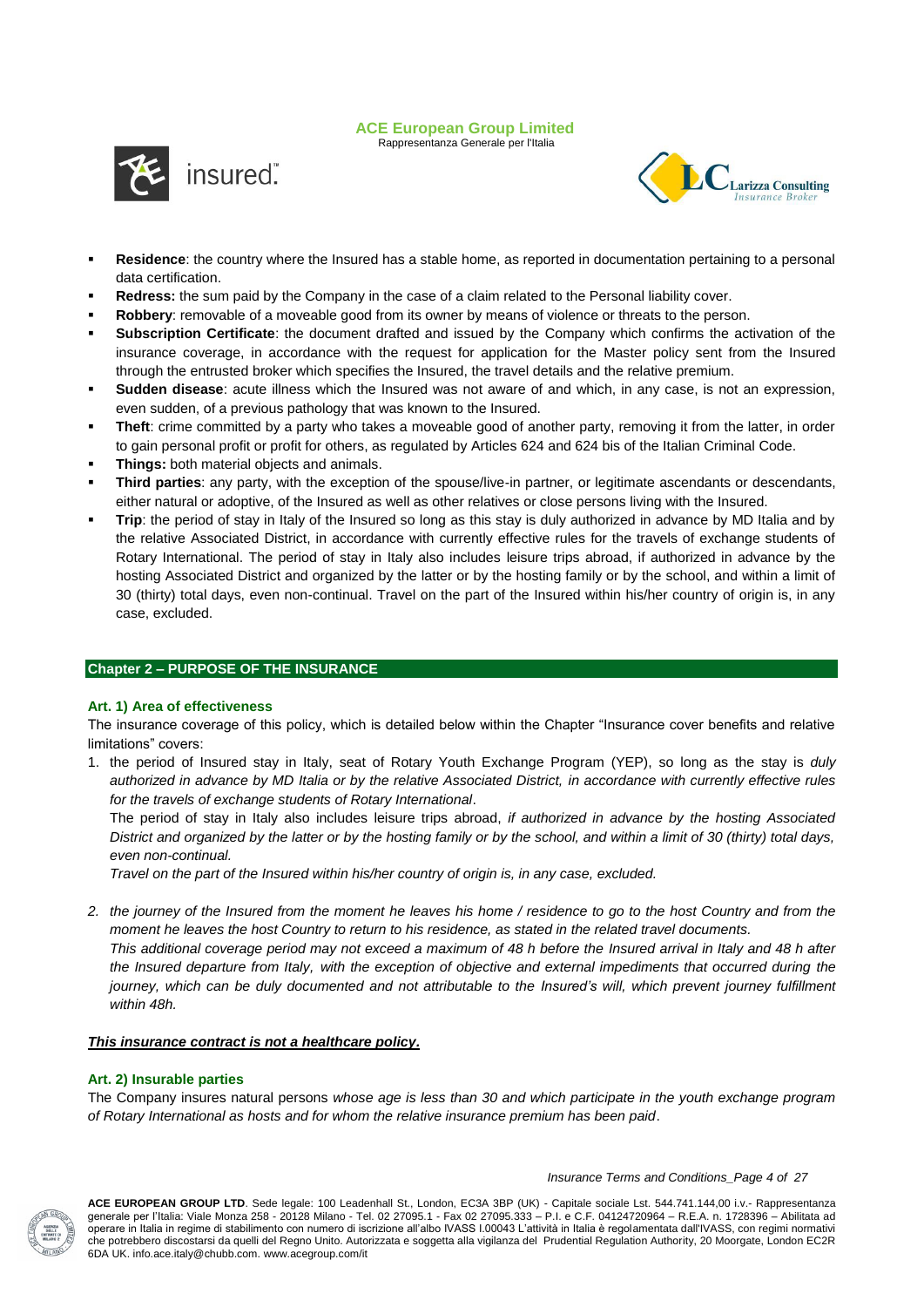Rappresentanza Generale per l'Italia





The list of insured parties is communicated from the Policyholder to the Company by means of brokers and the name of the Insured student is entered within the Subscription Certificate.

## **Art. 3) Criteria for subscribing the insurance**

*The insurance must be subscribed:*

- *- by means of a broker (website: [www.larizzaconsulting.com](http://www.larizzaconsulting.com/) - section Rotary YEP);*
- *- by a natural person that is capable of acting or by a legal person;*
- *- within 24 (twenty-four) hours prior to the coverage effective date, as stated on Subscription Certificate.*

## **Chapter 3 – INSURANCE COVER BENEFITS AND RELATIVE LIMITATIONS**

## **Art. 4) Travel assistance**

## PURPOSE

The Company organizes and supplies *the following services* 24 hours per day through its Assistance Centre. *In the case of consulting services or information, if it is not possible to provide the Assistance immediately, the Insured Parties will be called back within the next four working hours.*

*Assistance services are only supplied following a contact made with the Assistance Centre and the relative authorization of the latter.* 

| <b>SERVICE</b>                                                                                                                                                                                                                                                                                                                                                                                                                                                                                                                                                                                                                                                                                                                                                                                                                                      | Insurance limit               | <b>Deductible</b> |
|-----------------------------------------------------------------------------------------------------------------------------------------------------------------------------------------------------------------------------------------------------------------------------------------------------------------------------------------------------------------------------------------------------------------------------------------------------------------------------------------------------------------------------------------------------------------------------------------------------------------------------------------------------------------------------------------------------------------------------------------------------------------------------------------------------------------------------------------------------|-------------------------------|-------------------|
| 1. Medical/telephone consultation<br>The Assistance Centre is available to the Insured for medical/telephone Nolimit to access<br>consultations in the case of sudden urgent needs during the trip.                                                                                                                                                                                                                                                                                                                                                                                                                                                                                                                                                                                                                                                 |                               | No.               |
| 2. Physician visit following a medical telephone consultation (only in Italy)<br>If the medical service of the Assistance Centre deems it necessary, and it is not<br>possible to postpone, a medical visit for the Insured, the Assistance Centre will<br>a certified general practitioner to the location or, if a physician is not<br>immediately available, will organize the transfer of the Insured to the nearest<br>emergency room by ambulance.<br>This service will be charged to the Company.<br>Note: It remains agreed that, in the case of emergency, the Assistance Centre<br>may not, in any case, take the place of Official Rescue Entities (Italian 118)<br>Rescue services) or burn possible expenses.<br>The service is provided 20 pm to 8 am Monday to Friday and 24 hours on 24 on<br>Saturday, Sunday and public holidays. | 3 times per<br><b>Insured</b> | No                |

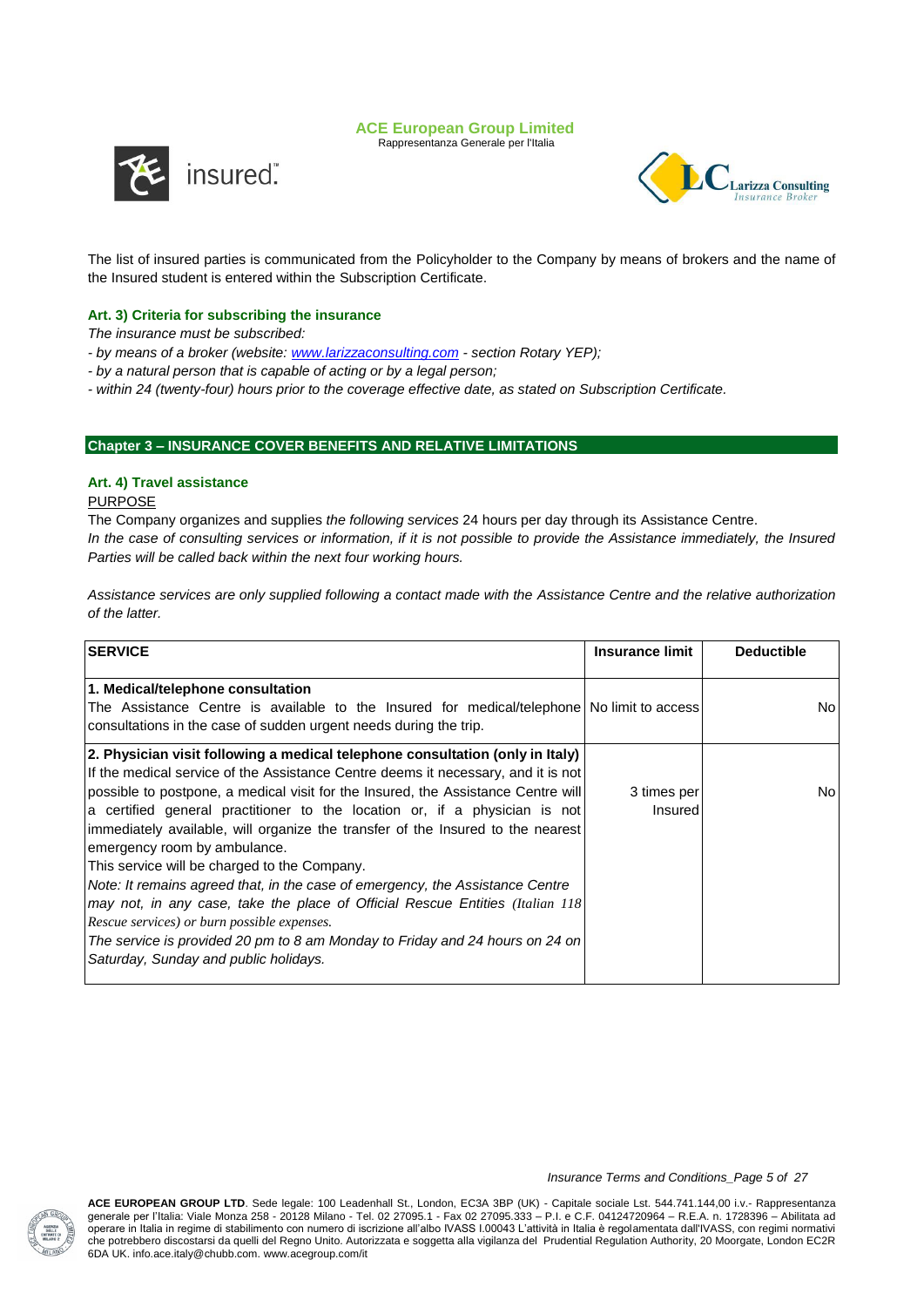Rappresentanza Generale per l'Italia



insured".



| 3. Healthcare transfers                                                        |                |              |
|--------------------------------------------------------------------------------|----------------|--------------|
| The Assistance Centre $-$ in accordance with the seriousness of the case and   | € 4,000.00 per | € 200.00 per |
| potentially consulting the local primary care physician - will organize and    | Insured        | claim        |
| implement the healthcare transfer of the Insured while sustaining the relative |                |              |
| costs within the stipulated insurance limit:                                   |                |              |
| from the location of the accident to the emergency room of the                 |                |              |
| medical centre, or initial site of hospitalization;                            |                |              |
| from the emergency room or initial site of hospitalization to a more           |                |              |
| equipped medical centre.                                                       |                |              |
| At the unquestionable judgement of the Assistance Centre, the transportation   |                |              |
| will be implemented with the most suitable means, including:                   |                |              |
| medical flight;<br>-                                                           |                |              |
| specifically equipped airliner;                                                |                |              |
| airliner;                                                                      |                |              |
| train;                                                                         |                |              |
| ship;                                                                          |                |              |
| ambulance.                                                                     |                |              |
| Healthcare transfers do not include:                                           |                |              |
| Illnesses or injuries which can be cured on location or during the<br>-        |                |              |
| course of the trip or which, in any case, do not prevent the                   |                |              |
| continuation of the trip;                                                      |                |              |
| those due to voluntary discharges of the Insured against the advice of         |                |              |
| the Assistance Centre or of the healthcare personnel of the facility           |                |              |
| where the Insured is hospitalized;                                             |                |              |
| infectious diseases, in the event that the transport implies violation of      |                |              |
| national or international health rules.                                        |                |              |
|                                                                                |                |              |
|                                                                                |                |              |

*Insurance Terms and Conditions\_Page 6 of 27*

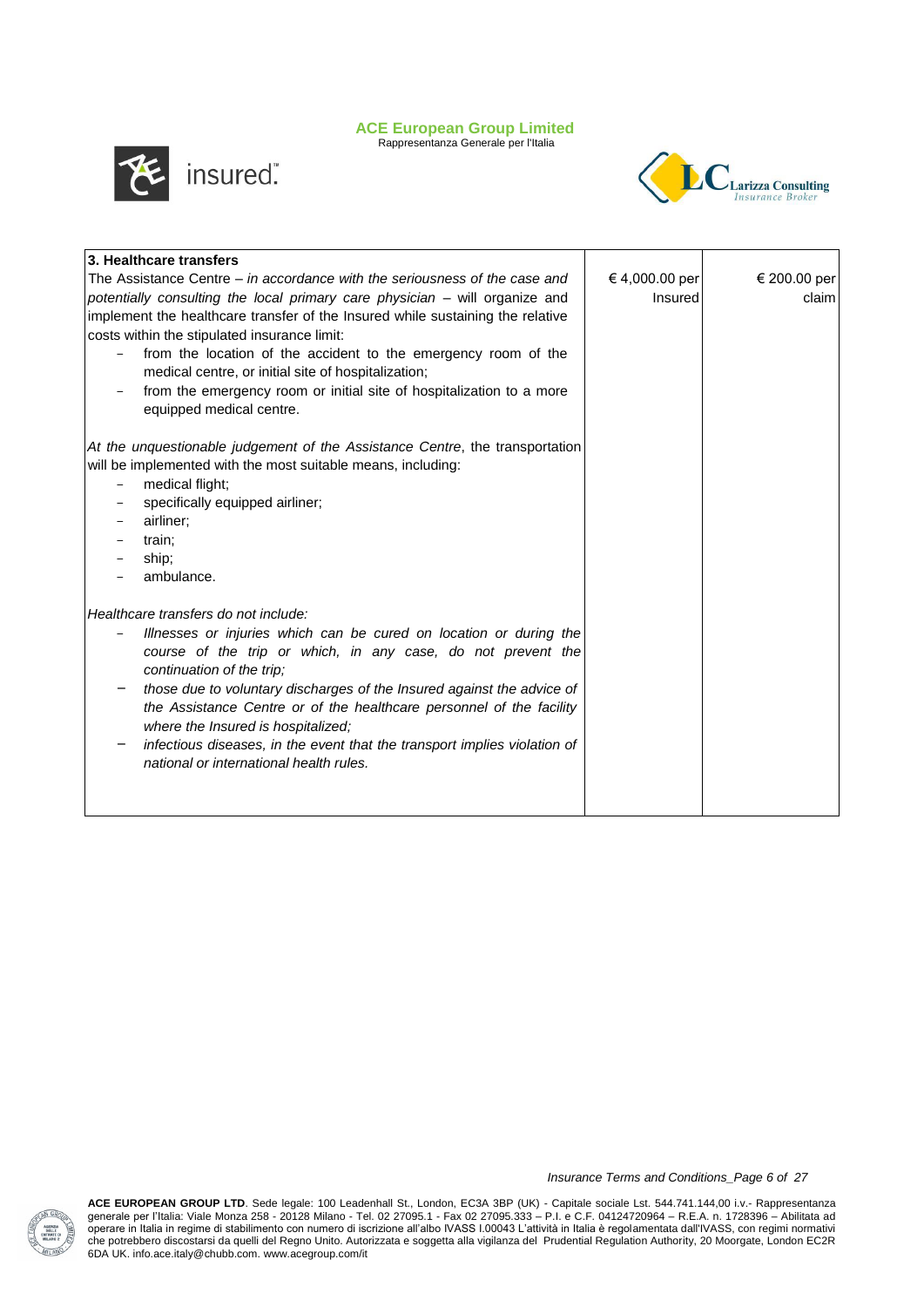Rappresentanza Generale per l'Italia



insured"



| 4. Medical repatriation                                                                                                                                                                                                                                                                                                                                                                                                                                                                                                                                                                                                                                                                 |                            |                       |
|-----------------------------------------------------------------------------------------------------------------------------------------------------------------------------------------------------------------------------------------------------------------------------------------------------------------------------------------------------------------------------------------------------------------------------------------------------------------------------------------------------------------------------------------------------------------------------------------------------------------------------------------------------------------------------------------|----------------------------|-----------------------|
| The Assistance Centre – in accordance with the seriousness of the case and<br>potentially consulting the local primary care physician - will organize and<br>implement the medical repatriation of the Insured from the emergency room<br>centre or site of initial hospitalization to the residence of the Insured himself<br>while sustaining the relative costs within the stipulated insurance limit.                                                                                                                                                                                                                                                                               | € 80,000.00 per<br>Insured | € 200.00 per<br>claim |
| At the unquestionable judgement of the Assistance Centre, the transportation<br>will be implemented with the most suitable means, including:<br>medical flight;<br>$\qquad \qquad =$<br>specifically equipped airliner;<br>$\overline{\phantom{a}}$<br>airliner;<br>train;<br>ship;<br>ambulance.                                                                                                                                                                                                                                                                                                                                                                                       |                            |                       |
| Healthcare transfers do not include:<br>Illnesses or injuries which can be cured on location or during the<br>course of the trip or which, in any case, do not prevent the<br>continuation of the trip;<br>infectious diseases, in the event that the transport implies violation of<br>national or international health rules;<br>those due to voluntary discharges of the Insured against the advice of<br>the Assistance Centre or of the healthcare personnel of the facility<br>where the Insured is hospitalized.                                                                                                                                                                 |                            |                       |
| 5. Repatriation of body<br>In the case of death of the Insured during the course of the trip, the Assistance<br>Centre will organize the transportation of the body to the international airport<br>that is nearest to the location of burial within the country of residence of the<br>Insured.<br>The transportation will be done according to international standards and after<br>fulfilling all the formalities at the place of death.<br>The Company will sustain - within the stipulated insurance limit - costs for<br>transportation, the coffin (base model) and burial.                                                                                                      | € 40,000.00 per<br>Insured | € 200.00 per<br>claim |
| 6. Evacuation for safety reasons<br>In the case that the Insured is not capable of independently returning to his/her<br>country of residence/origin or to reach a safer nearby area following:<br>- political and military events;<br>- expulsion of the Insured as an "unwelcome person";<br>- a state of emergency declared by local authorities which requires immediate<br>evacuation;<br>- seizure, expropriation or occupation of a property, building or facility which is<br>utilized by or belongs to the Insured or the Policyholder;<br>the Assistance Centre will organize the transportation and will sustain any<br>related costs within the stipulated insurance limit. | € 80,000.00 per<br>Insured | € 200.00 per<br>claim |



*Insurance Terms and Conditions\_Page 7 of 27*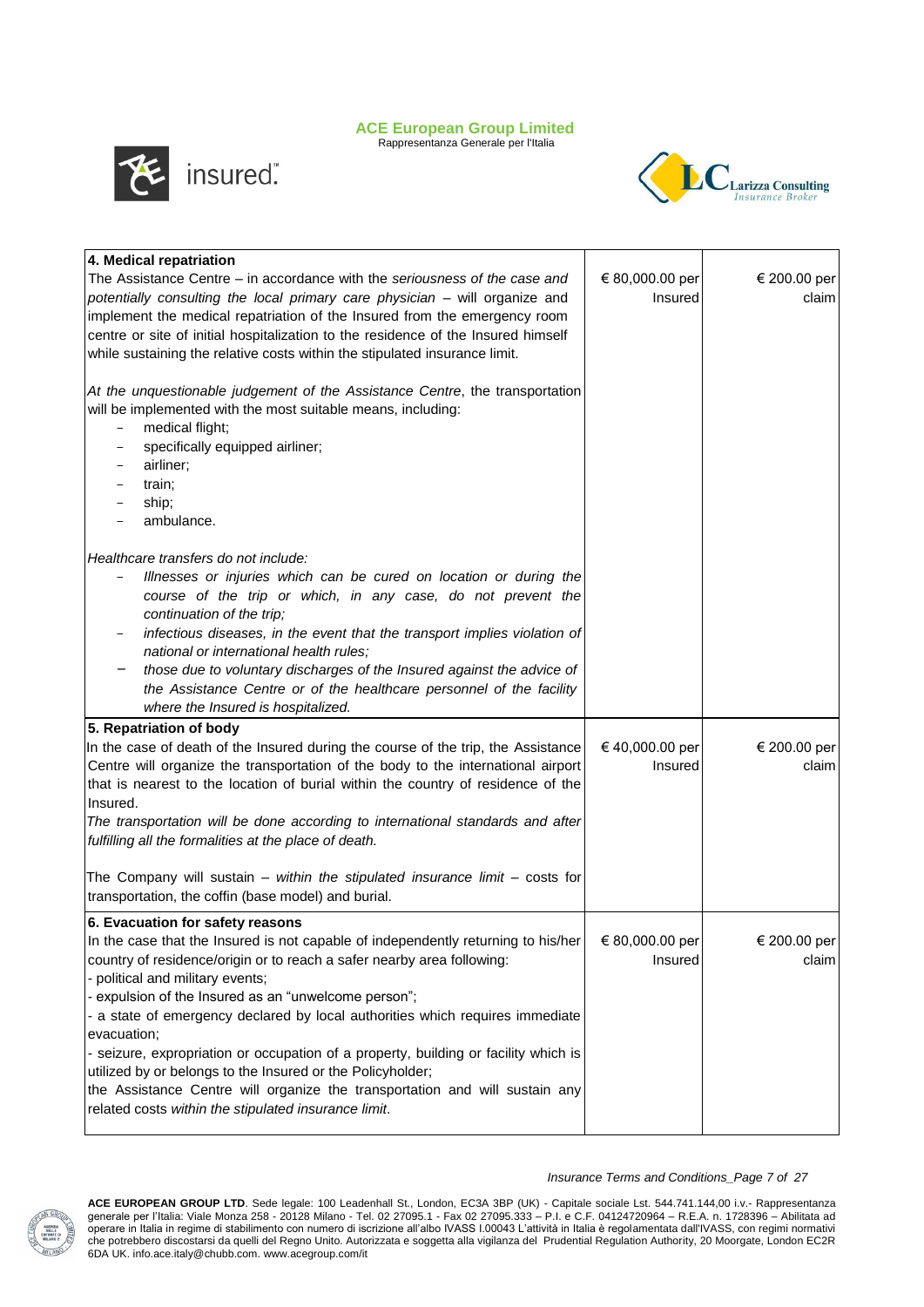Rappresentanza Generale per l'Italia



insured".



| 7. Travel costs of a family member in the case of hospitalization of the                              |                  |              |
|-------------------------------------------------------------------------------------------------------|------------------|--------------|
| <b>Insured</b>                                                                                        | €4,000.00 per    | € 200.00 per |
| If the Insured is hospitalized with a prognosis of more than seven days, the Insured (unlimited)      |                  | claim        |
| Assistance Centre will supply - with all expenses charged to the Company for transportation           |                  |              |
| within the stipulated insurance limit - a first class train ticket or an economy                      | costs and all    |              |
| class airline ticket (roundtrip) in order to allow a live-in family member to reach   maximum of € 75 |                  |              |
| the hospitalized relative.                                                                            | per day for      |              |
| The specified limit also includes overnight accommodations for the relative.                          | overnight stays) |              |
|                                                                                                       |                  |              |
|                                                                                                       |                  |              |

*Assistance services are provided within the limits of the insured capital and of potential sublimits as well as in compliance with specific conditions for effectiveness; in addition, they are implemented with the means and structures that the Company and Assistance Centre deem, upon their unquestionable judgement, to be most adequate for the state of health of the Insured and the requirements of the time.*

*No liability can be ascribed to the Company and the Assistance Centre for delays or hindrances in the execution of the stipulated services if these occur as a result of force majeure or specific provisions of the local authorities or if due to errors arising from inaccurate communications received from the Insured.*

*The Company and Assistance Centre are not required to pay compensation in the place of any due assistance guarantees.*

*The Company and/or the Assistance Centre retain the right to request, even for advance review, any travel tickets that are not utilized by individuals for which it had paid for a return.*

## INSURANCE LIMIT

*Insurance benefits will be provided within the insurance limits specified in the table.*

## EFFECT AND DURATION OF THE BENEFITS

The coverage pursuant to this article will be effective from 00:00 h on Coverage effective date until 24:00 h on Coverage end date, as stated on Subscription Certificate and in any case, for a maximum period of 365 days from Coverage effective date.

The coverage is not effective when the Insured is abroad, with the exception of leisure travel that is *duly authorized in advance by the hosting Associated District and organized by the latter or by the hosting family or by the school, and within a limit of 30 (thirty) total days, even non-continual*.

*The coverage is not applicable when the Insured is located within his/her country of residence/origin, except for the period in point 2 of art. 1) " Area of effectiveness" here above.*

## EXCLUSIONS

*All insurance benefits are excluded if the Insured has not contacted the Assistance Centre in advance. Besides the exclusions applicable to all covers, any indemnities, benefits, consequences and/or events deriving directly or indirectly from one of the following are also excluded:*

- *cases in which the Insured (or a party acting on behalf of the latter) disregards the instructions of the Assistance Centre, or requests to be discharged from a healthcare facility in which he/she is hospitalized against the advice of the healthcare staff of this facility; or refuses a healthcare transportation/transfer. In the latter case, the Company will* 



*Insurance Terms and Conditions\_Page 8 of 27*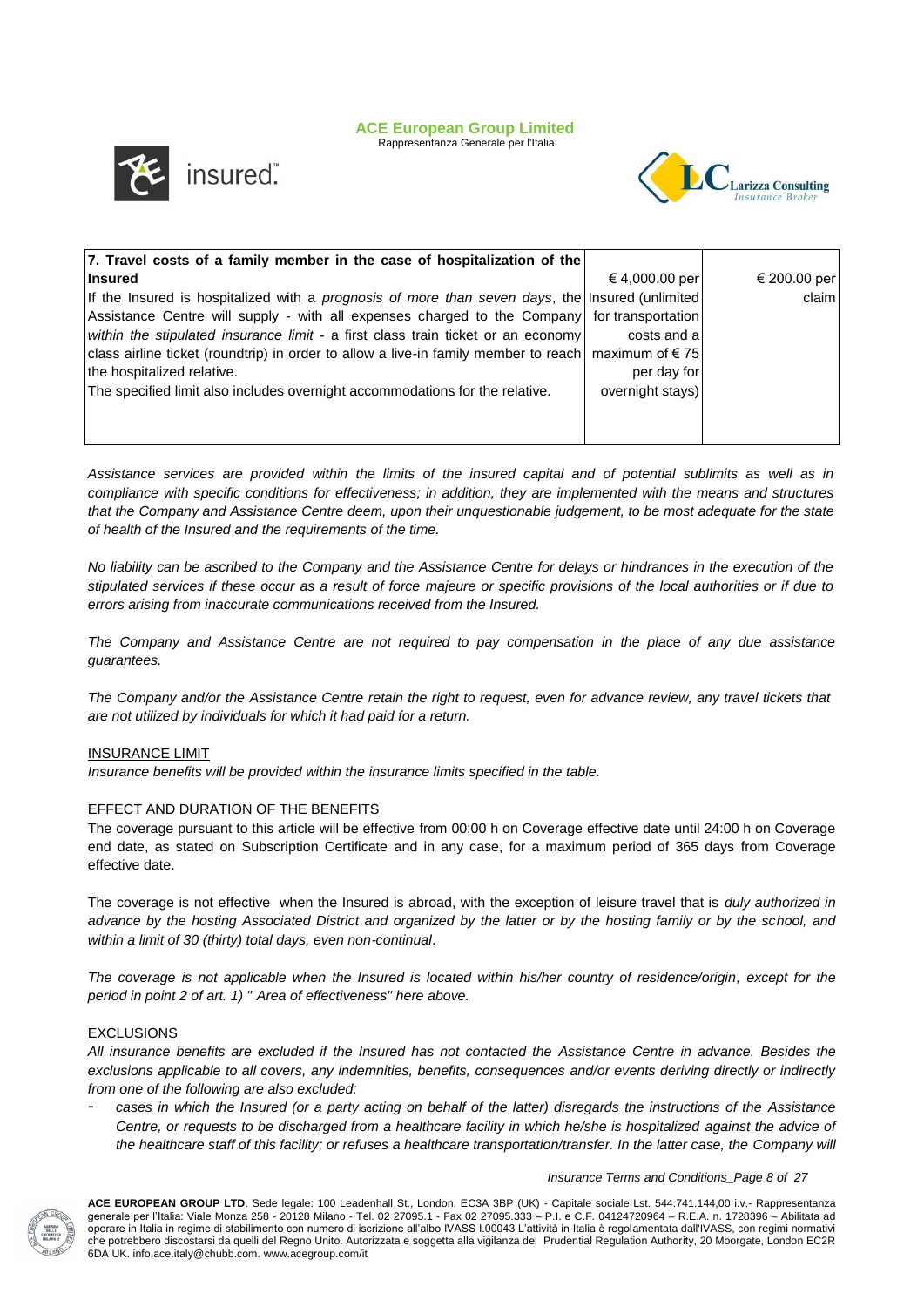Rappresentanza Generale per l'Italia



arizza Consulting

*immediately suspend the Assistance as well as the coverage of additional medical expenses that accrue as of the day following the refusal to accept transportation/medical transfer in Italy;*

- *requests for assistance in the country of residence/origin of the Insured.*

## *The Company is not required to pay:*

- *costs sustained during the trip, of any nature, if the Insured refuses repatriation when he/she has already been declared suitable to travel from a medical perspective (Fit to fly);*
- *costs for therapies which, on the basis of the judgement of the physicians of the Assistance Centre, are deemed unnecessary or which can be deferred given that they do not prevent the Insured from continuing the trip;*
- expenses sustained after the return to one's domicile/residence due to situations resulting from illnesses that began *during the travels.*

## INDEMNIFIABILITY CRITERIA

*Assistance services are only supplied following a contact made with the Assistance Centre and the relative authorization of the latter. The Company is not required to pay compensation in the place of any due assistance guarantees.*

## **Art. 5) Medical expenses**

## PURPOSE

This insurance coverage applies to events resulting from sudden or accidental illness of the Insured during his/her travels, *and exclusively following a contact with the Assistance Centre of the Company*. *In addition, the insurance limits specified below are considered valid, without prejudice to potential sublimits.*

## MODALITIES FOR CHARGING COSTS TO THE ASSISTANCE CENTRE

If the Insured must sustain, during the trip, any medical expenses for urgent therapies or surgeries that cannot be deferred, the Company will sustain the costs and the Assistance Centre *will pay directly onsite, prior contact in advance*. In the case of hospitalization, the coverage will be provided until the date of discharge or until the time when the Insured will be considered – at the unquestionable judgement of the Company's physicians – to be repatriated.

## MODALITY WITH REIMBURSEMENT

In cases where the Company cannot provide for direct payment, the expenses will be reimbursed so long as they are authorized by the Assistance Centre itself and which must, even in this case, be contacted in advance.

*IMPORTANT: The Insured must not take any initiative without having first telephoned the Assistance Centre, except any special cases duly documented. In the event that the insured is unable to contact the Assistance Centre in advance, even through third parties, it will be charge of the Insured to prove the urgency of the incurred costs and the inability to contact the Assistance Centre.*

## INSURANCE LIMIT

*This coverage is applicable in accordance with the insurance limits specified below and valid per Insured or per event and insurance period:*



*Insurance Terms and Conditions\_Page 9 of 27*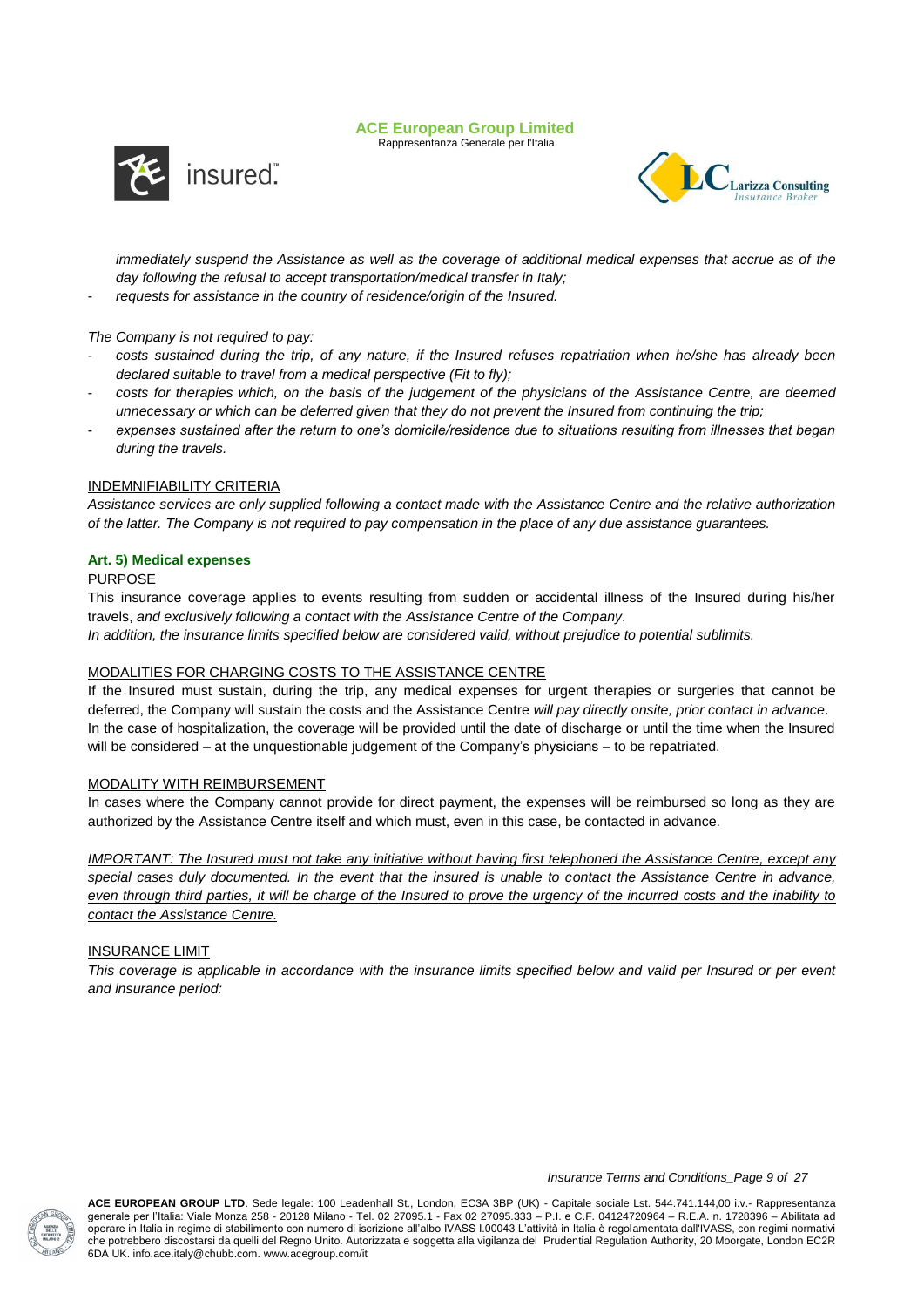Rappresentanza Generale per l'Italia



insured".



| <b>COVERAGE</b>                                                                                                                                                                                                                                                                                                              | <b>Insurance limit</b>                                                                            | <b>Deductible</b> |
|------------------------------------------------------------------------------------------------------------------------------------------------------------------------------------------------------------------------------------------------------------------------------------------------------------------------------|---------------------------------------------------------------------------------------------------|-------------------|
|                                                                                                                                                                                                                                                                                                                              |                                                                                                   |                   |
| <b>1.</b> Expenses for medical fees, hospitalizations, surgeries, hospital therapies<br>and/or initial hospital admission (including day hospital), medical visits and<br>pharmaceutical expenses so long as these are used with a medical<br>prescription.                                                                  | Overall up to $\epsilon$<br>944,500.00 per<br>Insured                                             | No                |
| <b>2.</b> Expenses for medical fees, hospitalizations, surgeries, hospital therapies<br>and/or initial hospital admission (including day hospital), medical visits and<br>pharmaceutical expenses so long as these are used with a medical<br>prescription due to accidents which occurred during amateur sports activities. | Overall up to $\epsilon$<br>20,000.00 per<br>Insured                                              | $€ 40$ per claim  |
| 3. expenses for chiropractic therapies so long as these are used with a medical<br>prescription.                                                                                                                                                                                                                             | Up to $\in$ 400.00 per<br>claim (up to $10$<br>visits with a<br>maximum of $\in$ 40<br>per claim) | No.               |
| 4. expenses for urgent dental treatment.                                                                                                                                                                                                                                                                                     | Up to € 300.00 per<br>claim                                                                       | No.               |

## EFFECT AND DURATION OF THE COVERAGE

The coverage pursuant to this article will be effective from 00:00 h on Coverage effective date until 24:00 h on Coverage end date, as stated on Subscription Certificate and in any case, for a maximum period of 365 days from Coverage effective date.

The coverage is not effective when the Insured is abroad, with the exception of leisure travel that is *duly authorized in advance by the hosting Associated District and organized by the latter or by the hosting family or by the school, and within a limit of 30 (thirty) total days, even non-continual*.

*The coverage is not applicable when the Insured is located within his/her country of residence/origin, except for the period in point 2 of art. 1) " Area of effectiveness" here above.*

## EXCLUSIONS

*Besides the exclusions applicable to all covers,the insurance coverage does not cover all those cases where the Insured did not contact the Assistance Centre in advance (and, in any case, any independent initiative without the prior authorization of the latter) or if the Insured disregards instructions received from the Assistance Centre.*

*The Company will not sustain expenses deriving from:* 

- *rehabilitation therapies;*
- *the acquisition, application, maintenance and repair of prosthodontic and therapeutic devices;*
- *the cure or elimination of physical defects or innate deformities, applications of aesthetic nature, thermal and weightloss therapies and dental care not resulting from accidents;*
- *acquisition and repair of glasses, contact lenses;*
- *any sport which is exercised professionally or which, in any case, involves direct or indirect remuneration.*

## *Insurance Terms and Conditions\_Page 10 of 27*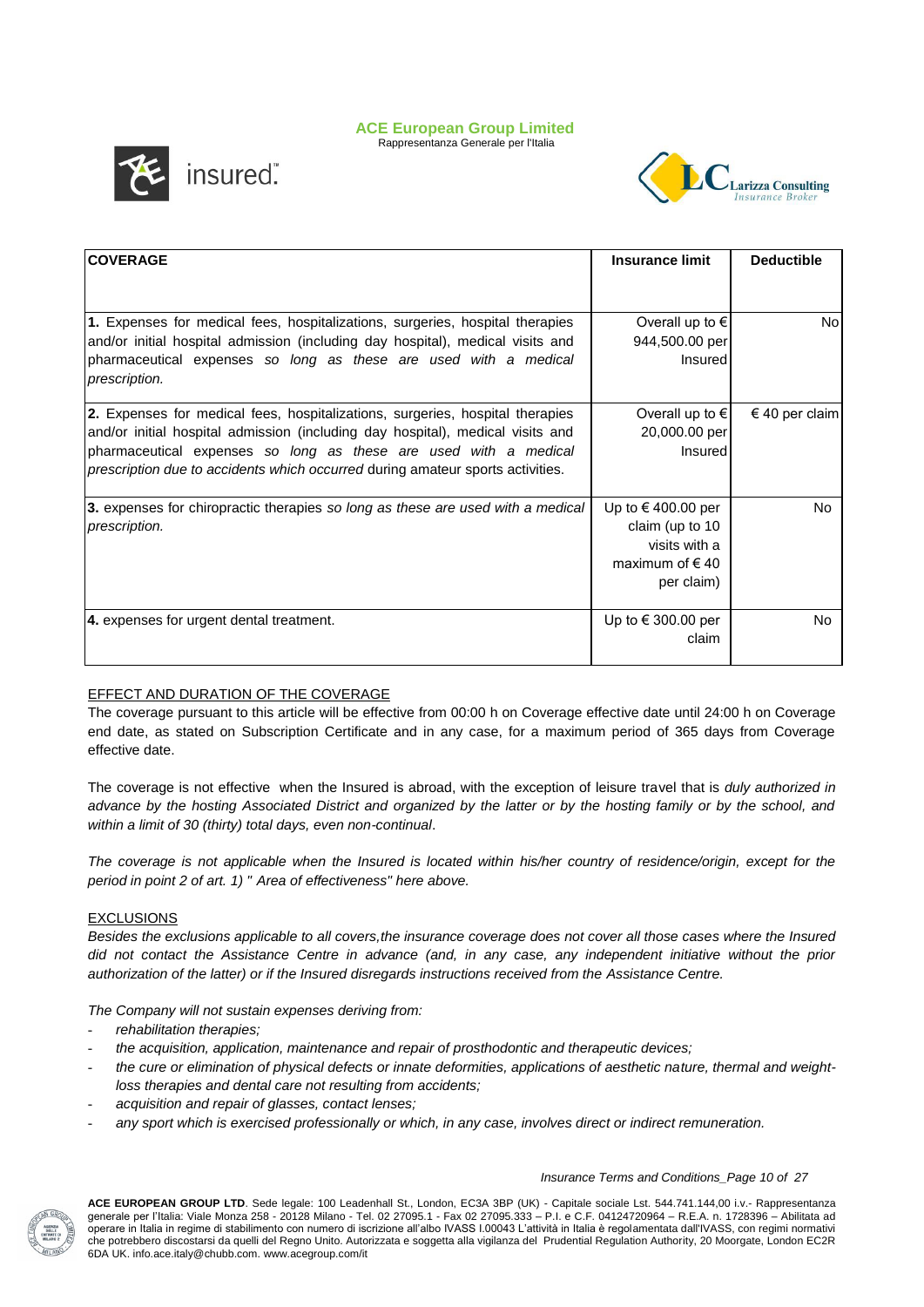Rappresentanza Generale per l'Italia





## *The following sports are excluded:*

- *aerial sport of any type (including but not limited to sports that require the use of ultralight, hang-glider, paraglider, parachute);*
- *the practice of extreme or dangerous sports including but not limited to: speleology, scuba diving, kitesurf, mountain climbing ice or rock over the 3rd degree of U.I.A.A scale, bob, parkour, rally, bungee jumping, base jumping, bike trial, free climbing, river canoeing, ski jumping and water ski jumping, rock climbing, ski acrobatics, extreme ski, skeleton, bobsleigh, hockey, martial arts, heavy athletics (boxing, weight lifting), rugby and football, rafting and canyoning, motocross, watercraft, quad biking, skateboarding, slacklining, sandboarding, street luge, wakeboard, bike downhil, use of horses and/or horse riding.*

*Coverage is also not due for accidents that are caused or which depend upon:*

- *diseases which are the expression or direct consequence of chronic pathologies or which began prior to the start of the trip and which were known to the Insured;*
- *natural childbirth or with a caesarean section;*
- *voluntary abortion;*
- *pathological states which derive from pregnancy after the 26th week of gestation and from the puerperium;*
- *voluntary discharge of the Insured against the advice of the healthcare personnel of the facility where the Insured is hospitalized.*

*The Company is also not required to pay:*

- *costs sustained during the trip, of any nature, if the Insured refuses repatriation when he/she has already been declared suitable to travel from a medical perspective (Fit to fly);*
- *costs for therapies which, on the basis of the judgement of the physicians of the Assistance Centre, are deemed unnecessary or which can be deferred given that they do not prevent the Insured from continuing the trip;*
- *expenses sustained after the return to one's domicile/residence due to situations resulting from illnesses that began during the travels.*

## INDEMNIFIABILITY CRITERIA

The Company will sustain any costs, with direct onsite payment by the Assistance Centre.

In the case of hospitalization, the coverage will be provided until the date of discharge or until the time when the Insured will be considered – at the unquestionable judgement of the Company's physicians – to be repatriated.

*In cases where the Company cannot provide for direct payment, the expenses will be reimbursed so long as they are authorized by the Assistance Centre itself and which must, even in this case, be contacted in advance.*

*Following an evaluation of received documentation, the Company will proceed with the liquidation of the damages and the relative payment while applying a potential deductible, as specified in the table above.*

## **Art. 6) Travel accidents**

## PURPOSE

The Company will pay compensation for any direct, exclusive and objectively determinable consequences to the Insured resulting from a travel accident.

The insurance extends to accidents sustained by the Insured during airline trips as a passenger (*but not as a pilot or another member of the crew*) on airplanes and helicopters offering public service and operated by regular airlines *which posses the required valid certifications*, including charter flights, extraordinary flights managed by regular traffic companies as well as flights on military planes during regular civilian traffic and transfers flights on airplanes of private companies with professional pilots but *excluding, for the latter, transoceanic flights.*



*Insurance Terms and Conditions\_Page 11 of 27*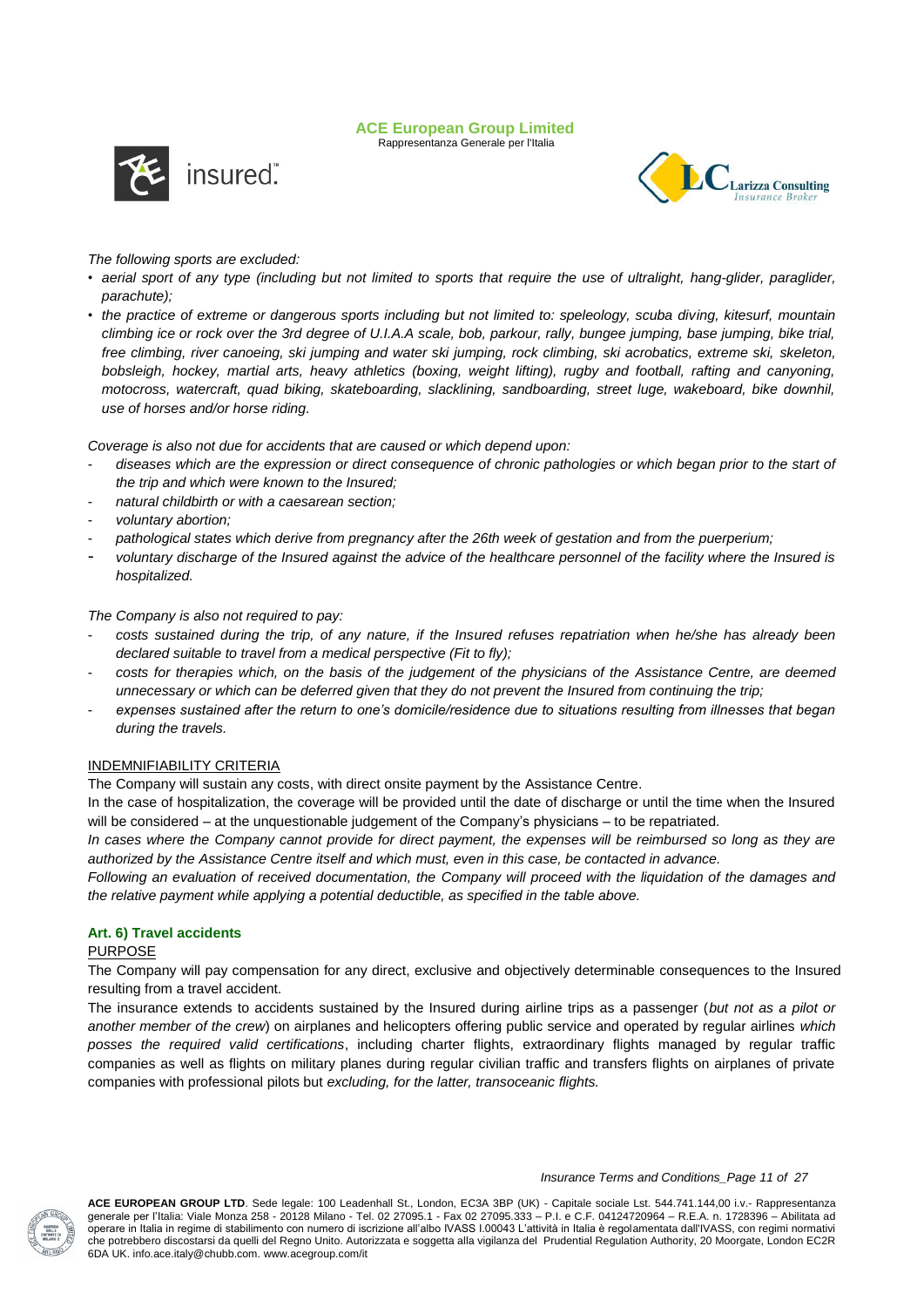Rappresentanza Generale per l'Italia





## INSURANCE LIMIT

*The insurance limit in the case of death is equal to € 80.000,00 per Insured. This sum is decreased to € 20.000,00 per Insured if the accident occurs when the Insured is participating in amateur sports activities.*

If, on the other hand, the accident results in one or more of the following injuries and *these occur within 365 (three hundred sixty five) days from the day in which the accident occurred*, the Company will pay an indemnity to the Insured which is equal to the following percentages applied to the sum insured in the abovementioned case of death:

| Loss of two or more limbs                         | 100% |
|---------------------------------------------------|------|
| Loss of one limb                                  | 50%  |
| Loss of a thumb and index finger of the same hand | 50%  |
| Quadriplegia                                      | 100% |
| Paraplegia                                        | 50%  |
| Hemiplegia                                        | 50%  |

*The loss of a limb (or even just a foot or a hand) is defined as the loss at the height or above the wrist or ankle.*

*In the case of any event which involves multiple Insured Parties, the maximum disbursement on the part of the Company may not overall exceed the amount of € 400,000.* 

*In addition, the sum of the capital amounts of this policy and other travel policies undersigned by the Insured - or third parties on behalf of the Insured - with ACE European Group Ltd for the same risk will not exceed the limit of € 80,000.00 for death and € 80,000.00 for permanent disability.*

In the case that the overall insured capital amounts exceed the abovementioned amounts, the compensation which will *be due in the case of a loss will be adjusted with a decrease and with a proportional allocation to the individual contracts.*

## EFFECT AND DURATION OF THE COVERAGE

The coverage pursuant to this article will be effective from 00:00 h on Coverage effective date until 24:00 h on Coverage end date, as stated on Subscription Certificate and in any case, for a maximum period of 365 days from Coverage effective date.

The coverage is not effective when the Insured is abroad, with the exception of leisure travel that is *duly authorized in advance by the hosting Associated District and organized by the latter or by the hosting family or by the school, and within a limit of 30 (thirty) total days, even non-continual*.

The coverage is not applicable when the Insured is located within his/her country of residence/origin, except for the *period in point 2 of art. 1) " Area of effectiveness" here above.*

## EXCLUSIONS

*Besides the exclusions applicable to all covers, accidents which occur on flying devices used for entertainment/sports purposes (hang glider, gliders, paragliders) are excluded.*

*Flights on airplanes and helicopters of flight clubs as well as air travel in which the Insured participates as a pilot or member of the crew remain explicitly excluded.*

*Accidents deriving from the implementation of specific activities for military service during recruitment for mobilization or for reasons of exceptional nature are always excluded.*

*The following sports are excluded:*



#### *Insurance Terms and Conditions\_Page 12 of 27*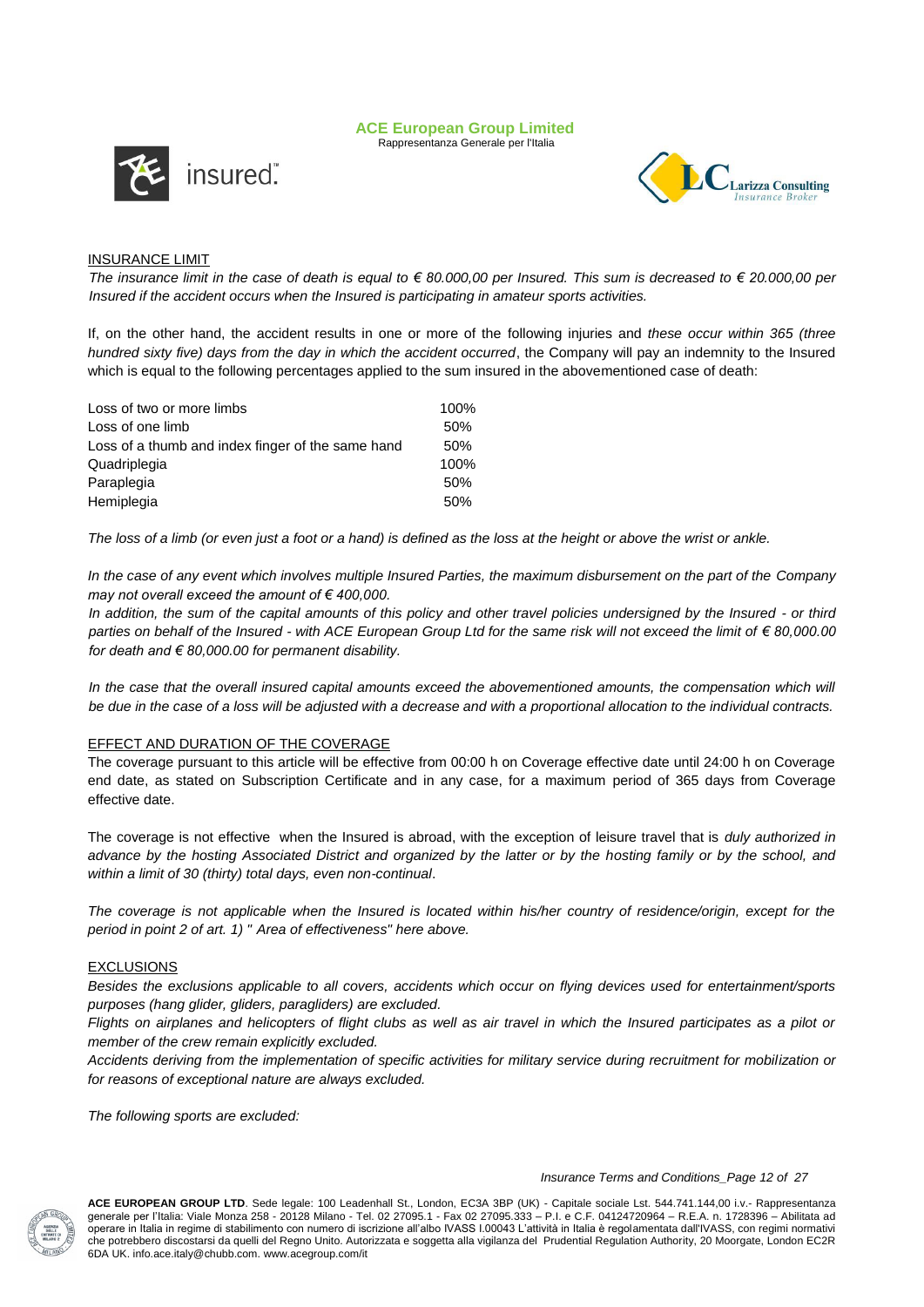Rappresentanza Generale per l'Italia





- *aerial sport of any type (including but not limited to sports that require the use of ultralight, hang-glider, paraglider, parachute);*
- *the practice of extreme or dangerous sports including but not limited to: speleology, scuba diving, kitesurf, mountain climbing ice or rock over the 3rd degree of U.I.A.A scale, bob, parkour, rally, bungee jumping, base jumping, bike trial, free climbing, river canoeing, ski jumping and water ski jumping, rock climbing, ski acrobatics, extreme ski, skeleton, bobsleigh, hockey, martial arts, heavy athletics (boxing, weight lifting), rugby and football, rafting and canyoning, motocross, watercraft, quad biking, skateboarding, slacklining, sandboarding, street luge, wakeboard, bike downhil, use of horses and/or horse riding.*

## INDEMNIFIABILITY CRITERIA

The Company will pay compensation for any direct, exclusive and objectively determinable consequences to the Insured resulting from an accident If, at the time of the accident, the Insured is not physically healthy and whole, *only the*  consequences which would have occurred if the accident had affected a physically healthy and whole person will be *applicable*.

*The Company will liquidate the compensation due for permanent disability after deducting a straight deductible of € 200.00 per claim.* 

The Company will disburse the insured sum even when the body of the Insured– following one year from his/her disappearance - is not found so long as the cause of death is presumably ascribable to an accident eligible for compensation on the basis of this policy.

*If the Insured is subsequently proven to be alive, the Company retains the right to be reimbursed for the paid sum.*

*Compensation in the case of death is not accumulable with that for permanent disability.* However, if – after the payment of an indemnity for permanent disability and within two years from the date of the accident and as a result of the latter – the Insured dies, the Company will pay the difference between the disbursed indemnity and the amount insured in case of death if the latter is greater, and will not request a reimbursement if it is not.

## **Art. 7) Travel interruption**

## PURPOSE

The Company – in the case of use of the benefits "Medical repatriation" or "Evacuation for safety reasons" - reimburses the Insured, *within the stipulated insurance limit* - an amount equal to the pro-rate value of the interrupted trip that was not completed by the Insured.

## INSURANCE LIMIT

*The insurance limit is equal to € 2,400.00 per Insured.*

## EFFECT AND DURATION OF THE COVERAGE

The coverage pursuant to this article will be effective from 00:00 h on Coverage effective date until 24:00 h on Coverage end date, as stated on Subscription Certificate and in any case, for a maximum period of 365 days from Coverage effective date.

The coverage is not effective when the Insured is abroad, with the exception of leisure travel that is *duly authorized in advance by the hosting Associated District and organized by the latter or by the hosting family or by the school, and within a limit of 30 (thirty) total days, even non-continual*.

*The coverage is not applicable when the Insured is located within his/her country of residence/origin, except for the period in point 2 of art. 1) " Area of effectiveness" here above.*

#### *Insurance Terms and Conditions\_Page 13 of 27*

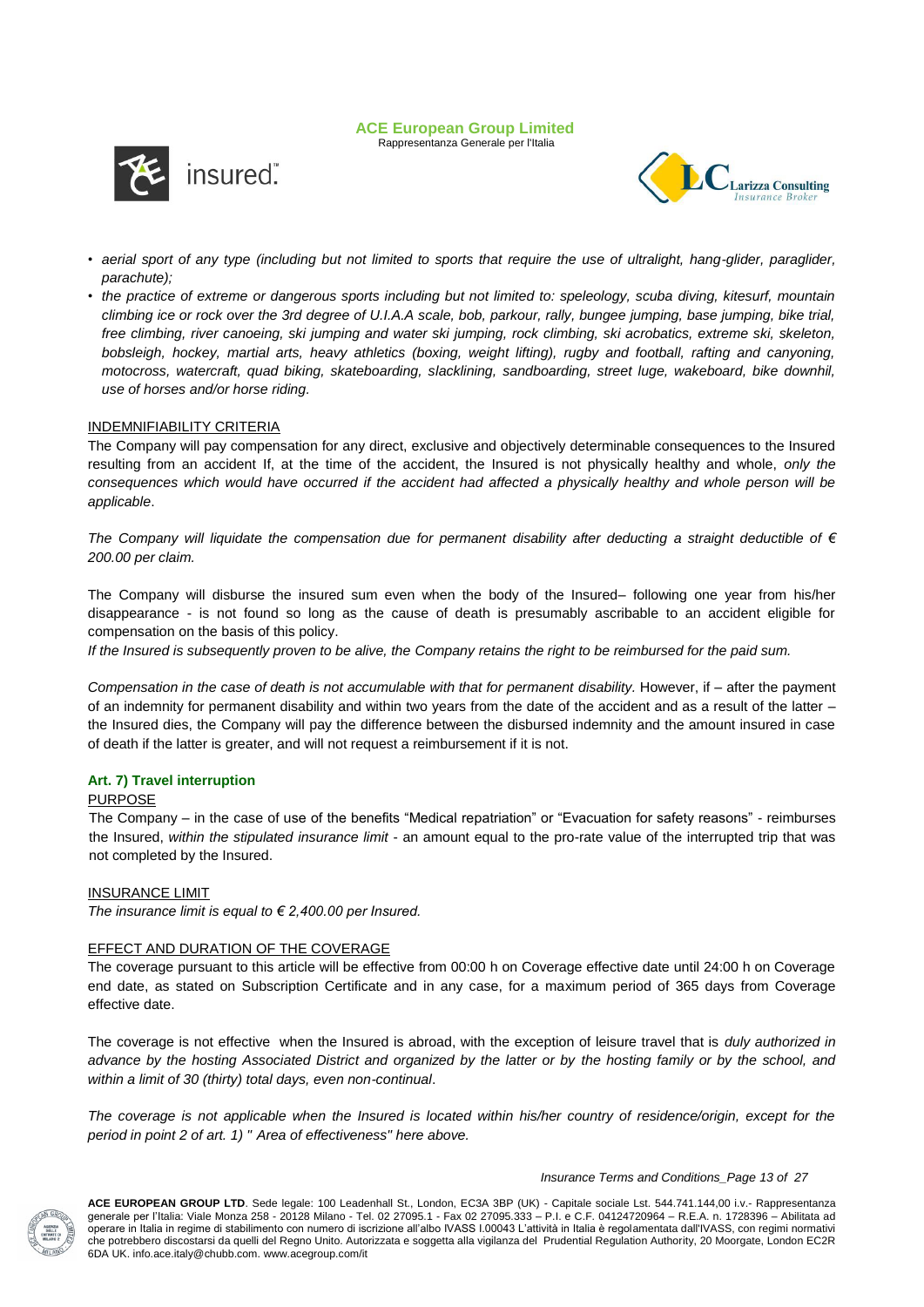Rappresentanza Generale per l'Italia



Larizza Consulting

## EXCLUSIONS

*The Company will reimburse the portion of the trip not utilized by the Insured on a pro-rate basis. Besides the exclusions applicable to all covers,travel tickets and management costs are always excluded.*

## INDEMNIFIABILITY CRITERIA

The pro-rata amount will be calculated with respect to 100% of the value of the trip, *net of the value of travel tickets and management costs In addition, a deductible of € 200.00 per claim will be applied.*

## **Art. 8) Baggage protection and personal belongings**

## PURPOSE

The coverage is applicable for *losses which occur during trips that are more than 50 km from the municipality in which the hosting family resides* and if the Insured sustains direct and material damages as a result of theft, theft with lock picking, robbery, object theft, damages due to the failure of the carrier/hotelkeeper to return the baggage and/or personal items, including clothes one was wearing at the beginning of the trip. The Company in this case will proceed with the reimbursement on the basis of the value of these items and *within the insurance limits*.

## INSURANCE LIMIT

*The overall insurance limit per Insured and for the duration of the trip is equal to € 1,500.00.*

*Without prejudice to the aforementioned limit, the maximum compensation per item, including bags, suitcases and backpacks, may not exceed Euro 150.00.*

*Photo/video equipment (camera, video camera, binoculars, flash, lenses, batteries, bags, etc.) are considered a single item.*

In the case of theft, robbery, or loss of an Identity Card, Passport and Driver's License, the expenses sustained to again produce these documents - *with evidence of expense - will be reimbursed, up to a maximum of Euro 100.00, in addition to the insurance limit*.

## EFFECT AND DURATION OF THE COVERAGE

The coverage pursuant to this article will be effective from 00:00 h on Coverage effective date until 24:00 h on Coverage end date, as stated on Subscription Certificate and in any case, for a maximum period of 365 days from Coverage effective date.

The coverage is not effective when the Insured is abroad, with the exception of leisure travel that is *duly authorized in advance by the hosting Associated District and organized by the latter or by the hosting family or by the school, and within a limit of 30 (thirty) total days, even non-continual*.

*The coverage is not applicable when the Insured is located within his/her country of residence/origin, except for the period in point 2 of art. 1) " Area of effectiveness" here above.*

## EXCLUSIONS

*Besides the exclusions applicable to all covers, the following are excluded:*

- *multimedia players, eyeglasses and sunglasses, battery chargers, watches, smartphones;*
- *cash, checks, stamps, travel tickets and documents, souvenirs, coins, art objects, collections, samples, catalogues, goods, helmets, professional equipment, documents other than ID cards, passports and driver's licenses;*
- all losses which occur during trips on motorcycles of any type (even if the baggage is placed within a locked *baggage holder);*
- *damages caused to sports equipment during their use;*
- *losses which occurred during camping trips;*

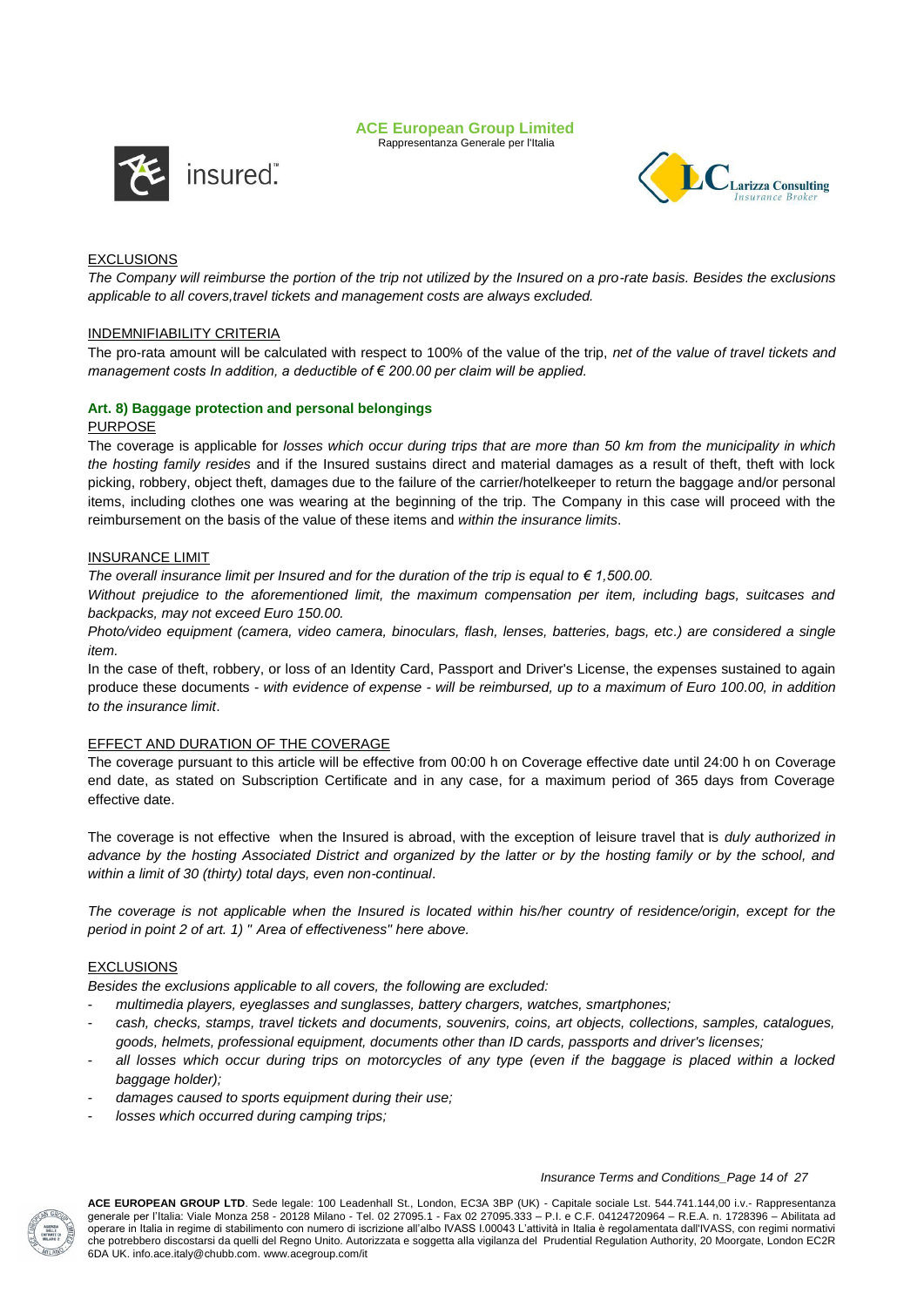Rappresentanza Generale per l'Italia





- *losses which occurred within a range of 50 km from the municipality in which the family hosting the Insured resides, with the exception of those which occur within the customs area of the airport;*
- *theft of baggage within a vehicle that was not regularly locked;*
- *theft or damages to goods covered by other insurance policies;*
- *theft of baggage contained within a vehicle if this baggage was visible from the exterior;*
- *theft of baggage onboard a vehicle which was not in a monitored garage between 8 pm and 7 am;*
- *fixed and service accessories of the vehicle itself (including radio and extractable music player);*
- damages for which an authentic copy of the report certified by the authorities of the location where the event *occurred – is not produced;*
- *cases of forgetfulness, negligence or loss on the part of the Insured.*

## INDEMNIFIABILITY CRITERIA

The damages *are compensated – as a supplement to that reimbursed by the airline carrier or the liable hotelkeeper, and up to the limit of the insured sum – on the basis of the commercial value which the insured goods had at the time of the claim, and in accordance with the documentation supplied to the Company*. *In the case of objects that are acquired not more than three months prior to the occurrence of the claim, the reimbursement will be implemented on the basis of the purchase value, if proven by the relative documentation. In the case of damages, the cost of any repairs will be reimbursed following the presentation of an invoice. So-called objects of sentimental value will never be taken into account.*

*A deductible of € 150.00 will be applied to each claim.*

*Damages are also liquidated by applying the following limitations:*

- *the following are cumulatively covered up to 50% of the specific insurance limit: damages to photo/video devices*  and photosensitive material, radio, TV's, recorders, any other electronic device, musical instruments, personal *defence and/or hunting tools, SCUBA diving equipment.*
- *the following are cumulatively covered up to 30% of the specific insurance limit: damages to cosmetics, medicines, healthcare items, jewels, precious stones, pearls, objects with gold, silver and platinum, furs and other valuable items.*

*The indemnifiable sum is also reduced by 50% for damages caused by the following:*

- *theft of baggage contained within a vehicle that was regularly locked;*
- *theft of the entire vehicle.*

## **Art. 9) Unexpected expenses due to baggage delayed delivery**

#### PURPOSE

If the Insured – following delivery of the baggage *with a delay of more than 12 hours with respect to the official time schedule communicated by the carrier - is required to sustain unexpected expenses for the acquisition of strictly necessary toiletry and/or clothing items, the Company will reimburse these expenses within the stipulated limits*.

## INSURANCE LIMIT

*The insurance limit for this coverage – per Insured and for the duration of the trip – is equal to Euro 200.00.*

## EFFECT AND DURATION OF THE COVERAGE

The coverage pursuant to this article will be effective from 00:00 h on Coverage effective date until 24:00 h on Coverage end date, as stated on Subscription Certificate and in any case, for a maximum period of 365 days from Coverage effective date.



*Insurance Terms and Conditions\_Page 15 of 27*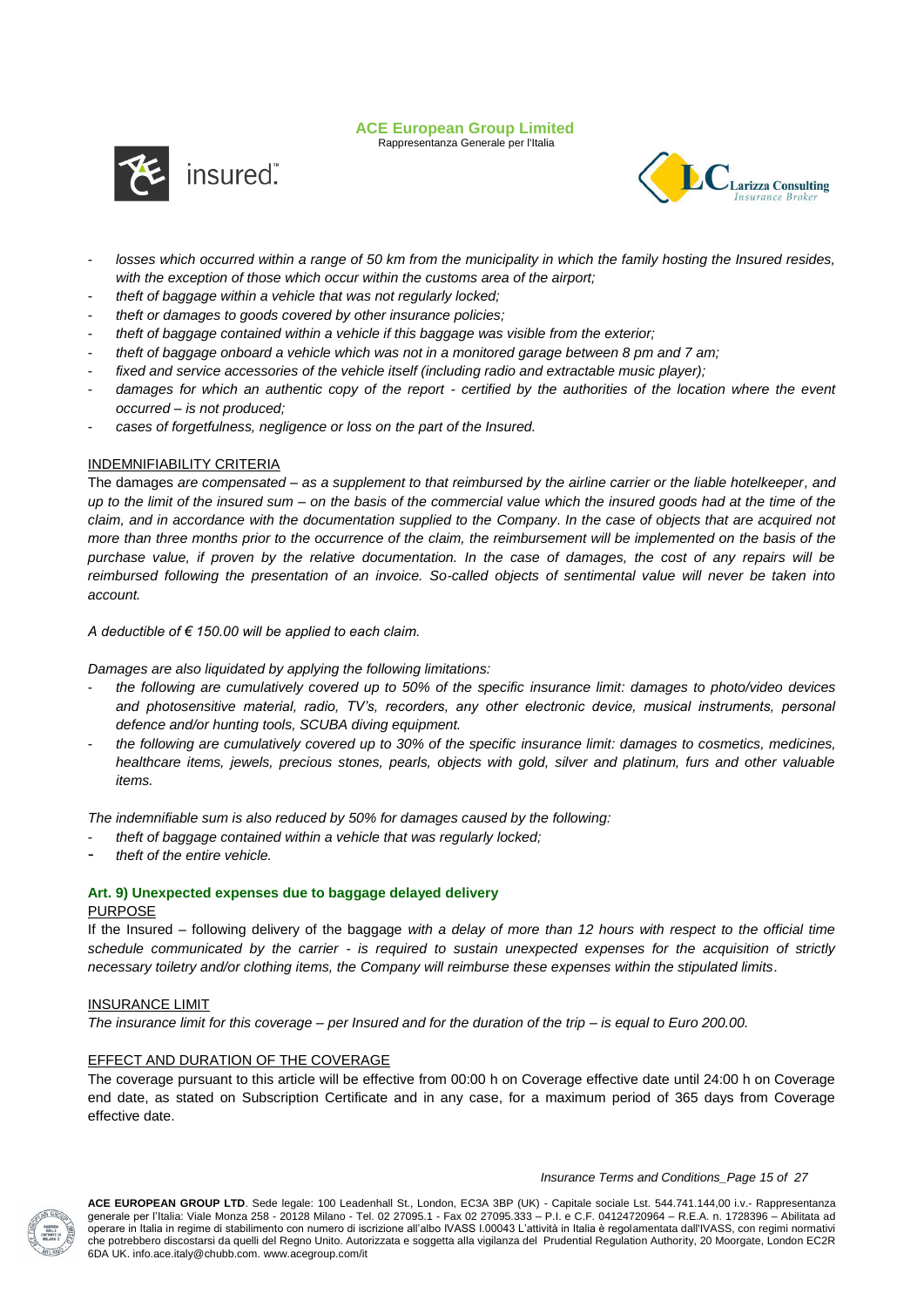





The coverage is not effective when the Insured is abroad, with the exception of leisure travel that is *duly authorized in advance by the hosting Associated District and organized by the latter or by the hosting family or by the school, and within a limit of 30 (thirty) total days, even non-continual*.

*The coverage is not applicable when the Insured is located within his/her country of residence/origin, except for the period in point 2 of art. 1) " Area of effectiveness" here above.*

## EXCLUSIONS

*Besides the exclusions applicable to all covers, the following are excluded:*

- in the case of delayed delivery of the baggage within an airport that is within the range of 50 km from the *municipality in which the host family of the Insured is located;*
- *all expenses sustained by the Insured after the receipt of the baggage.*

## INDEMNIFIABILITY CRITERIA

*Hours of delay will be calculated on the basis of the official arrivals timetable communicated by the carrier; the Insured will provide suitable documentation with regard to this timetable.*

## **Art. 10) Personal liability**

## PURPOSE

The Company provides insurance coverage for civil liability of the insured person for the *facts of private life occuring during the period in which the insurance is in force*.

The Company is liable for the sums which the Insured must pay - when he/she is civilly liable in accordance with the law as compensation (capital, interest and expenses) of damages that were involuntarily caused to third parties as a result of death, personal injuries and damages to assets, persons and animals following the occurrence of an accidental event that occurred during the period of validity of the policy and pertaining to events of private life, *with the exclusion of any liability pertaining to professional activities*.

*Damages to assets include only physic and/or chemical alteration occurred to them.* 

By way of non limiting example, the insurance coverage also includes damages caused by:

- ownership and use of bicycles;

- practice of camping, fishing, hobby modelling included motor modelling, and sport activities in general, including sport competitions that are not exercised at a professional level;
- explosion and burst of gas, appliances and equipment;
- ownership and / or use of domestic equipments and systems;
- damage to properties owned by the hotelier, even if caused by fire, during the stay in hotels, pensions and the like;
- use of toys of any type.

## *Dispute management - legal expenses*

The Company shall have the right to take on, for as long as it is affected, the management of the claims either in Court or out of the Court, either civilly or criminally, in the name of the Insured, by designating, where necessary, lawyers or technicians and making use of all rights and actions which are due to the Insured itself.

Costs incurred for defending the action brought against the Insured will be borne by the Company, within the limit of an amount equal to one quarter of the maximum limit stated in the policy for the damage to which the claim refers.

Should the sum owed to the aggrieved party exceed the said threshold insurance amount, expenses are shared between the Company and the Insured in proportion to the respective interest.

The Company does not recognise expense met by the Insured for lawyers or technicians that are not designated by the Company itself and is not responsible for fines, penalties, or criminal justice expenses.



#### *Insurance Terms and Conditions\_Page 16 of 27*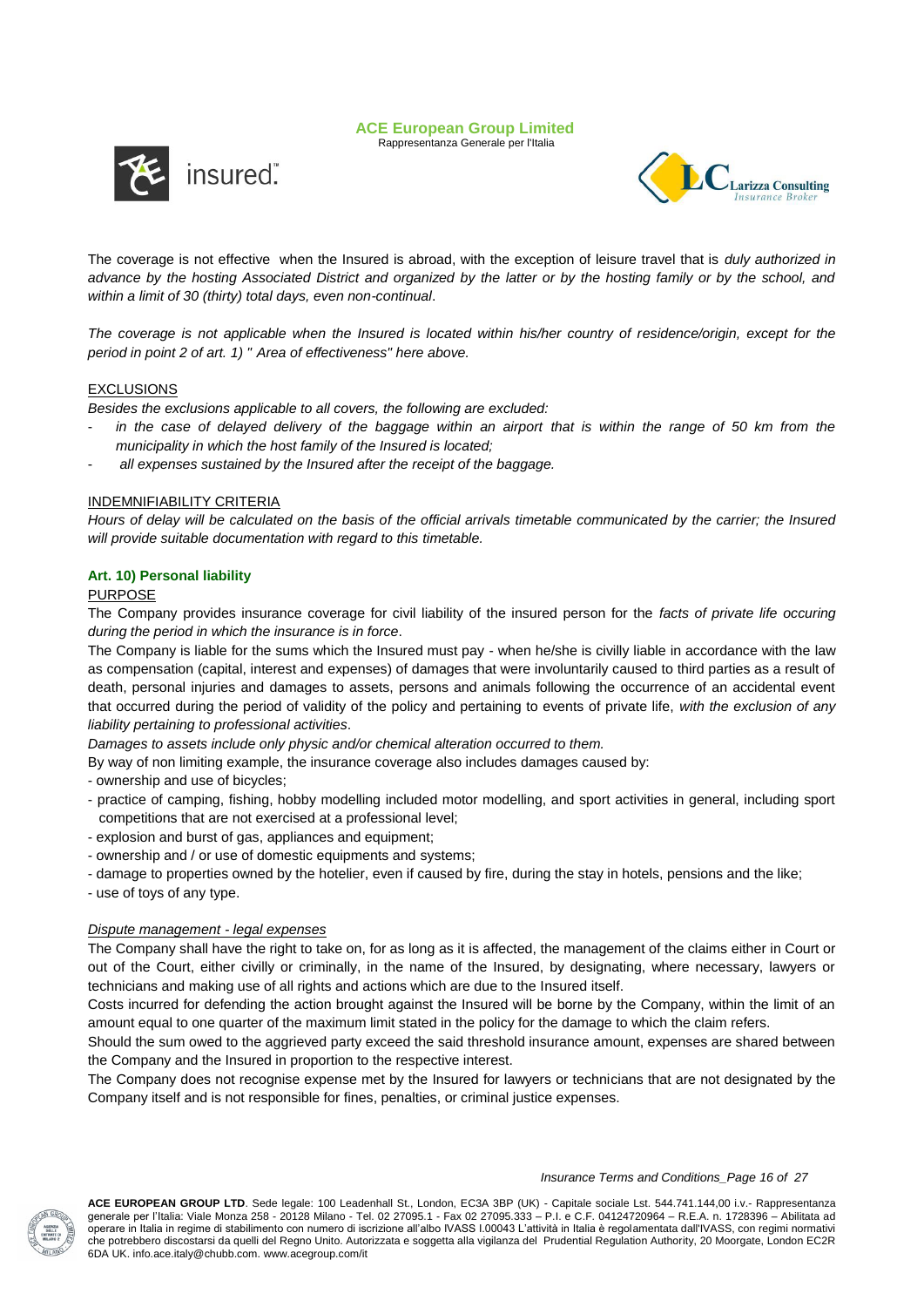Rappresentanza Generale per l'Italia





## *Persons not considered third parties*

*For the purposes of this insurance are not considered third parties:*

- *- employees or staff employed by the Insured;*
- *- members of the Insured family: the spouse, forebears, descendants (legitimate, natural, and adopted), brothers and sisters, as well as any other relative or relative in-law, who are living with the Insured;*
- *- persons whose names are indicated in the same Certificate of Insurance.*

## INSURANCE LIMIT

## *The insurance limit is equal to € 400,000.00 per Insured.*

*This amount is reduced to € 4,000.00 per Insured in the case of damages caused to a home or to assets which belong to the hosting family with whom the Insured is domiciled in Italy.*

*The Company's maximum exposure to each claim shall not exceed € 400,000.00 per Insured in all cases, whatever the number of people deceased or who have suffered personal injuries or have suffered damages to their properties.*

## EFFECT AND DURATION OF THE COVERAGE

The coverage pursuant to this article will be effective from 00:00 h on Coverage effective date until 24:00 h on Coverage end date, as stated on Subscription Certificate and in any case, for a maximum period of 365 days from Coverage effective date.

The coverage is not effective when the Insured is abroad, with the exception of leisure travel that is *duly authorized in advance by the hosting Associated District and organized by the latter or by the hosting family or by the school, and within a limit of 30 (thirty) total days, even non-continual*.

*The coverage is not applicable when the Insured is located within his/her country of residence/origin, except for the period in point 2 of art. 1) " Area of effectiveness" here above.*

## EXCLUSIONS

*Besides the exclusions applicable to all covers, the insurance coverage does not include damages:*

- *a) deriving from fraudulent actions completed or attempted by the Insured;*
- *b) caused by the exercise of any professional, commercial, agricultural, artisanal or industrial activity, or activity connected with business, leasing, rentals or providing services;*
- *c) deriving from the exercising of hunting activities;*
- *d) caused by possession of weapons and the relative munitions and ownership of the latter;*
- *e) caused by possession or use of explosives;*
- *f) to objects or animals that the insured person has in custody or is holding for delivery for any reason or to any destination;*
- *g) deriving from the ownership and possession of pit bull dogs or other race with strong aggressive inclinations as indicated by the Order of the Ministry of Health published in the Official Journal n. 212 of 12 September 2003 and followings amendments and / or additions and / or replacement;*
- *h) deriving from participation in sports activities of professional or semi-professional nature, including participation in equestrian activities meaning as use of horses and other saddled animals, even if performed with authorization from the owner;*
- *i) deriving from total or partial interruptions of industrial, commercial, handicraft, agricultural or service activities;*
- *j) in respect of bodily injury loss or damages arising directly or indirectly from:* 
	- *the ownership, possession or occupation of land or buildings, immobile property or caravans other than buildings and their contents not belonging to but temporarily occupied by any Insured Person in the course of a journey; or*
	- *any wilful malicious or unlawful act or omission;*

#### *Insurance Terms and Conditions\_Page 17 of 27*

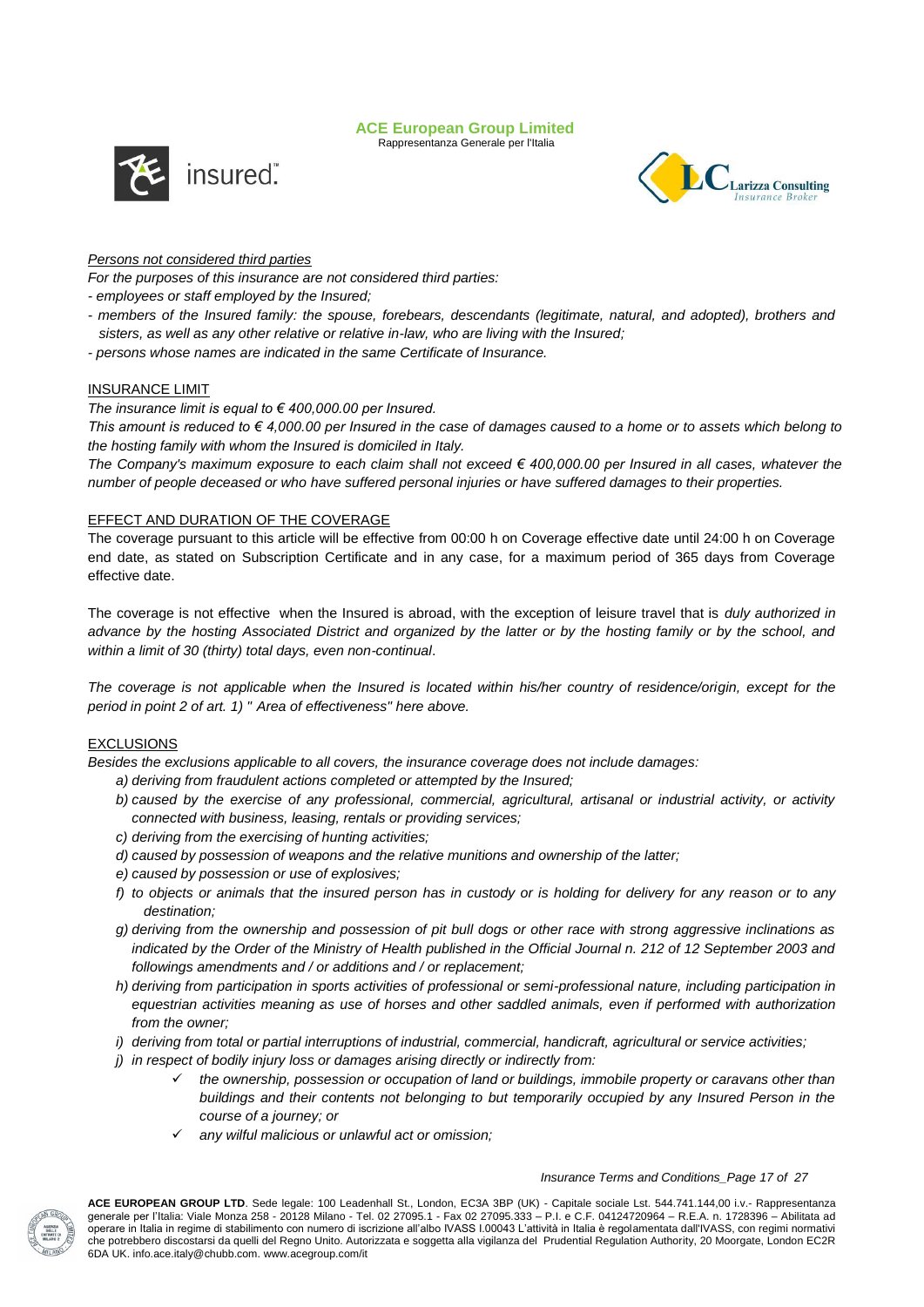Rappresentanza Generale per l'Italia





- *k) resulting from transmission of infectious diseases by the Insured;*
- *l) arising from the possession and use of narcotics or drugs unless they are prescribed by a doctor;*
- *m) in respect of loss of or damage to property belonging to or held in trust by or in the custody or control of the Insured person;*
- *n) arising from the ownership, possession and use of craft, airplanes included drones and spacecraft, boats equipped with engines and any boats with a length of more than 6.5 meters;*
- *o) caused by works and installations generally after finalization of work or, in the case of maintenance, those not occurred during the execution of the work;*
- *p) caused by theft, however perpetrated, and damage to other person's objects;*
- *q) caused to the works under construction, the works on which or in which work is carried out;*
- *r) to transported, towed, lifted, loaded or unloaded items;*
- *s) arising out of the discharge dispersal release or escape of water or resurgence of sewers, unless they result in accidental breakage of pipes or pipeline, connected in a fixed and non-removable (thus excluding "mobile" interchange or better "removable"), as well as those arising only from moisture, dripping and generally unsanitary premises;*
- *t) from the circulation of any motor vehicle when the damage involves Automobile Civil Liability;*
- *u) caused to pipelines and underground plants generally; to buildings and things generally, due to settling, subsidence, landslides or ground vibration due to any cause;*
- *v) arising directly or indirectly from the Information & Communication Technology activities, in this case it means including activity via Internet, as well as the activities related to the provision of services and / or consultancy;*
- *w)resulting from pollution of air, water or soil; resulting from interruption, depletion or diversion of streams, alteration or depletion of aquifers, mineral deposits and in general all things can be exploited in the subsoil;*
- *x) arising from responsibility voluntarily assumed by the Insured and not directly arising from law;*
- *y) resulting from war and terrorism;*
- *z) arising from the property (also in participation) and / or conduct of platforms and rigs located at sea (offshore rigs and platforms);*
- *aa) from the possession or use of radioactive substances or equipment for the artificial acceleration of atomic particles, or which occurs in connection with transmutation of the nucleus of the atom or radiation caused by artificial acceleration of atomic particles;*
- *bb) resulting, directly or indirectly:*
	- *by silica, asbestos and / or asbestos-containing materials;*
	- *exposure to "passive smoking";*
	- *from the generation of electric fields and / or magnetic and / or electromagnetic radiation by any equipment or plants (EMF);*
- *cc) sexual molestation, corporal punishment or physical or mental abuse by an Insured person.*

*This coverage does not include damage caused by activities in connection with the Trade Unions and Workers. It is excluded any risk which falls into any of the following referral categories:*

- *those risks involving responsibility for the safety or supervision of others (except friends and family members) including but not limited to: au pairs, youth leaders, carers, school teachers/kindergartens/nurseries;*
- *member Associations involving hazardous activities.*

## INDEMNIFIABILITY CRITERIA

*Damages will be reimbursed by applying a deductible of € 200.00 per claim.*

*Except as mentioned in the exclusions, the Company reimburses the damage by applying the deductible and up to the maximum sum limit.*



#### *Insurance Terms and Conditions\_Page 18 of 27*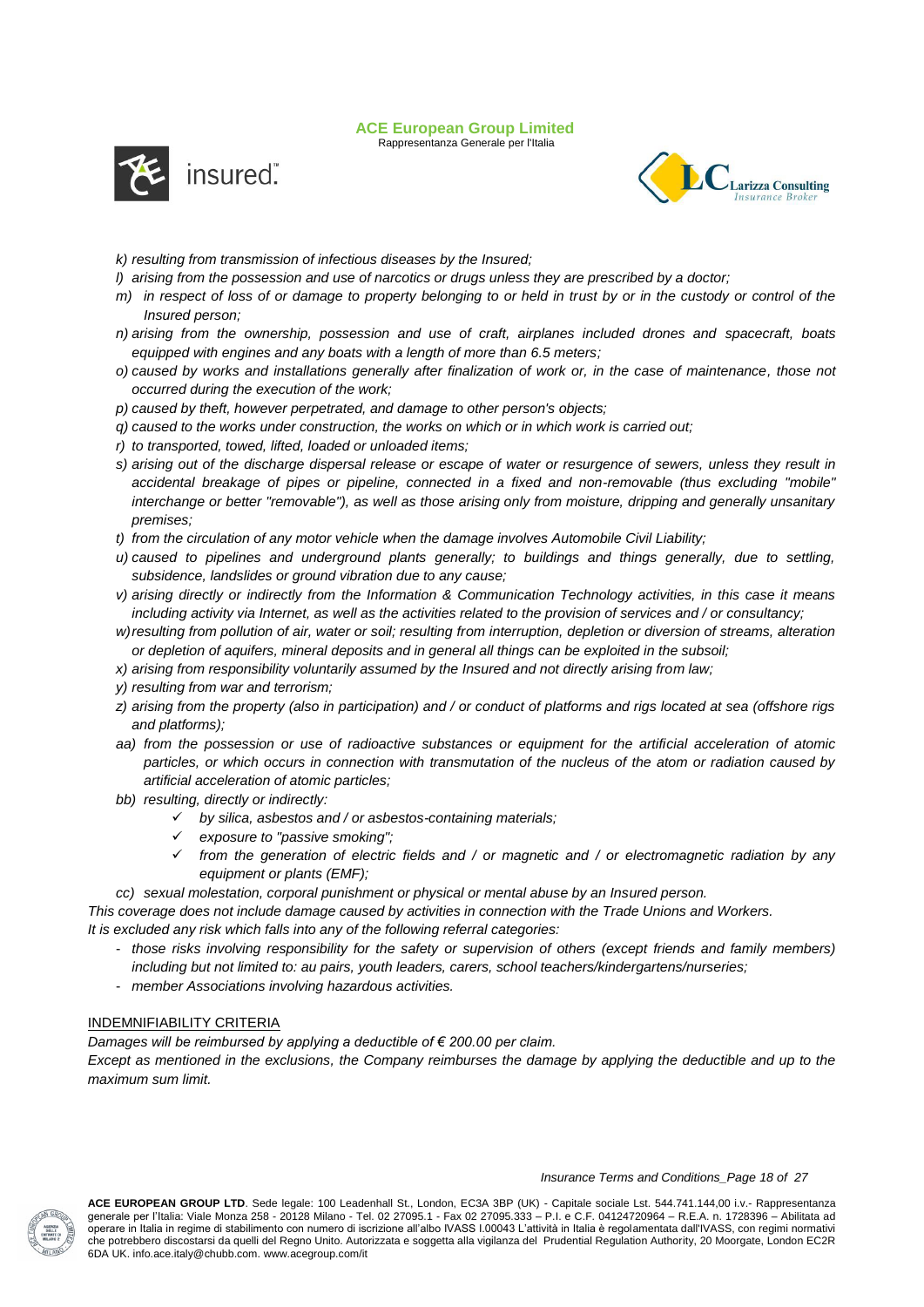Rappresentanza Generale per l'Italia



**Larizza Consulting** 

## **Chapter 4 – EXTENSIONS OF COVERAGE**

## **Art. 11) Cases classified as accidents**

In accordance with this policy, the following are also classified as accidents *so long as they are not derived from explicitly excluded events*:

- mechanical suffocation, including drowning;
- frostbite or freezing:
- sun or heat strokes;
- Injuries from physical stress (*excluding heart attacks*);
- Traumatic hernias or those caused by stress, including disk hernias.

The following accidents sustained by the Insured are also included:

- those caused by incompetence, imprudence, negligence;
- poisoning, intoxications, and injuries sustained from the accidental ingestion of foods or the absorption of foods or substances in general;
- Infections, including tetanic infections, resulting from accidents that can be compensated in accordance with the policy;
- Injuries sustained following sudden contact with caustic or corrosive substances.

#### **Art. 12) Strokes**

The insurance includes accidents sustained during an illness or loss of consciousness.

#### **Art. 13) Risk of war**

In partial derogation of the provisions of the Article "Exclusions applicable to all coverage guarantees and services", the insurance is extended to events caused by declared or undeclared war, civil war, and uprisings of general nature *for a maximum period of 7 (seven) days from the start of the hostilities*, if and to the extent that the Insured is surprised by the cited events while residing in a foreign country where none of these events occurred or were occurring at the time of his/her arrival in this country.

#### **Chapter 5 – INSURANCE PREMIUM**

#### **Art. 14) Payment of the premium**

The premium of the policy is calculated on the basis of the duration of the trip in Italy of the Insured and is specified within the Subscription Certificate.

The insurance premium is paid by credit card through the website of the broker, *[www.larizzaconsulting.com](http://www.larizzaconsulting.com/) - section Rotary YEP.*

The Insurance is effective as of midnight of the date specified in the Subscription Certificate *if the premium has been paid, otherwise from midnight of the date of payment*.

## **Chapter 6 – EFFECT AND DURATION OF THE CONTRACT**

#### **Art. 15) Effect date and coverage duration for the insureds**

*The cover takes effect at midnight of the day of payment of the premium / subscription to the Master policy.*



*Insurance Terms and Conditions\_Page 19 of 27*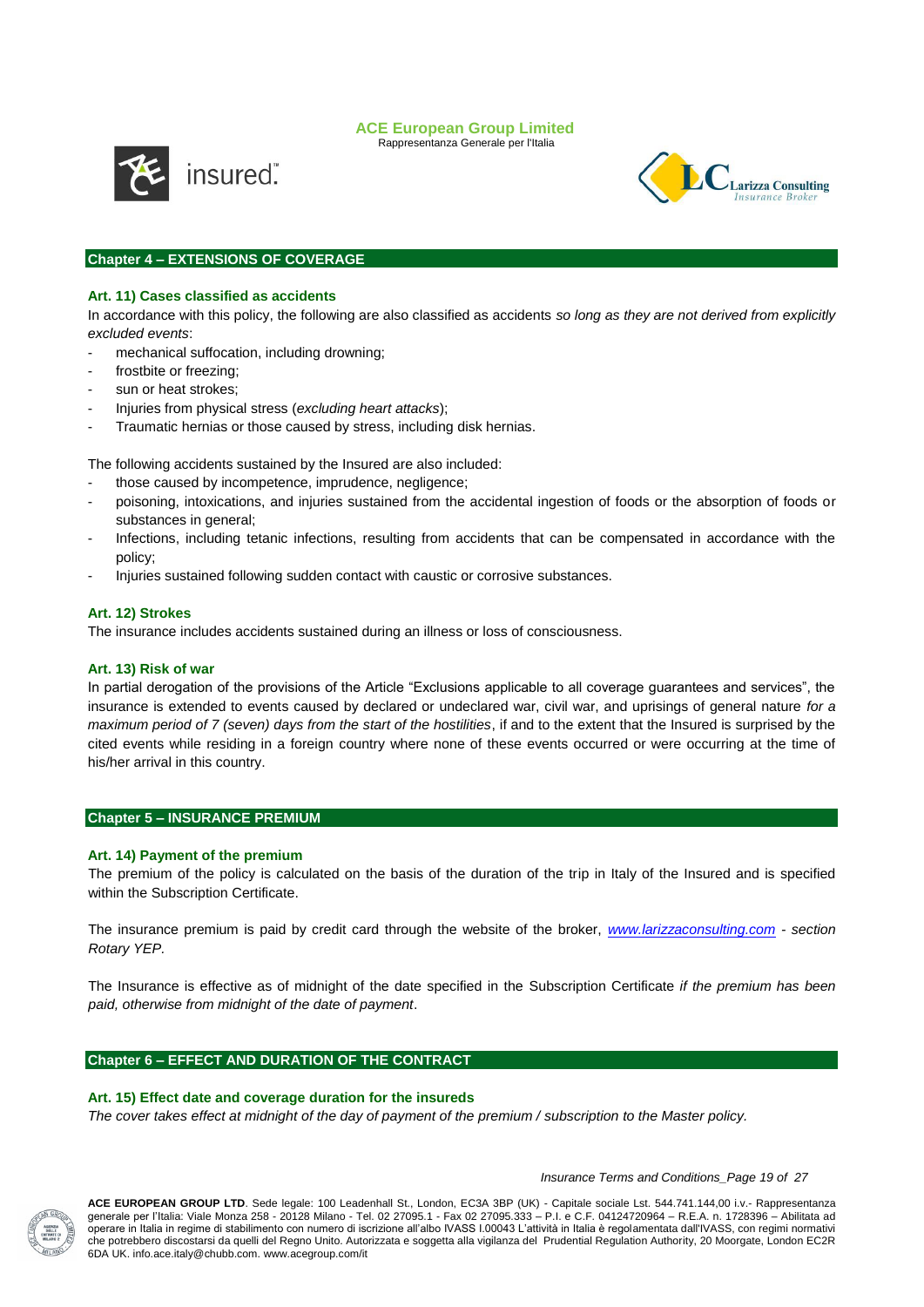Rappresentanza Generale per l'Italia





The coverage will be effective from 00:00 h on Coverage effective date until 24:00 h on Coverage end date, as stated on Subscription Certificate and in any case, for a maximum period of 365 days from Coverage effective date.

The coverage is not effective when the Insured is abroad, with the exception of leisure travel that is *duly authorized in advance by the hosting Associated District and organized by the latter or by the hosting family or by the school, and within a limit of 30 (thirty) total days, even non-continual*.

The coverage is not applicable when the Insured is located within his/her country of residence/origin, except for the *period in point 2 of art. 1) " Area of effectiveness" here above.*

## **Chapter 7 – NOTIFICATION OF CLAIM**

## **Art. 16) General obligations pertaining to the notification of a claim**

*In the case of a claim, the Insured or the party acting on behalf of the latter must:*

- *notify the Company in accordance with the provisions applicable for individual coverage guarantees, as specified below. A default with respect to this obligation may result in the total or partial loss of the right to compensation (Article 1915 of the Italian Civil Code);*
- *notify all other potential insurers in the case of stipulation of multiple policies covering the same risk, specifying the name of the others to each insurer (Article 1910 of the Italian Civil Code);*
- *provide the Company with all documentation that may be useful for the investigations and any verification.*

*For each reimbursement request, the Insured or the party acting on behalf of the latter must notify the claim to the Company within 30 (thirty) days from the date of occurrence of the loss, supplying the Company with all documents that are useful for managing the loss and without prejudice to the right of the Company to request, for the purposes of liquidation, any additional documentation with respect to that which is contractually required as well as the right to enforce, at any time and in any case, potential exceptions even if has begun the liquidation of the insurance guarantees.* 

*The notification of the claim - along with all documentation required to assess the loss - must be sent to the following address:* 

ACE European Group Ltd. c/o Inter Partner Assistance S.A. - Via B. Alimena, no. 111– 00173 Rome.

In the case of requests relative to modalities for notifying a claim or the status of a claim, it is possible to contact the telephone number *+39 06.42115.813* during the following times: Monday- Friday 9 am – 6 pm, Saturday 9 am – 1 pm. *In the case of request of travel Assistance and of emergency medical assistance, the Insured or the party acting on behalf of the latter must immediately contact the Assistance Centre - active 24 hours per day - at the number +39* 

*06.42115.813 (fax +39 06.4818960). IMPORTANT: The Insured must not take any initiative without having first telephoned the Assistance Centre, except any* 

*special cases duly documented. In the event that the insured is unable to contact the Assistance Centre in advance, even through third parties, it will be charge of the Insured to prove the urgency of the incurred costs and the inability to contact the Assistance Centre.*

## **Art. 17) Specific obligations pertaining to the notification of a claim**

In the case of a trip abroad, the Company must be provided evidence of *prior due authorization to travel obtained by the Insured from MD Italia or the relative Associated District*.



*Insurance Terms and Conditions\_Page 20 of 27*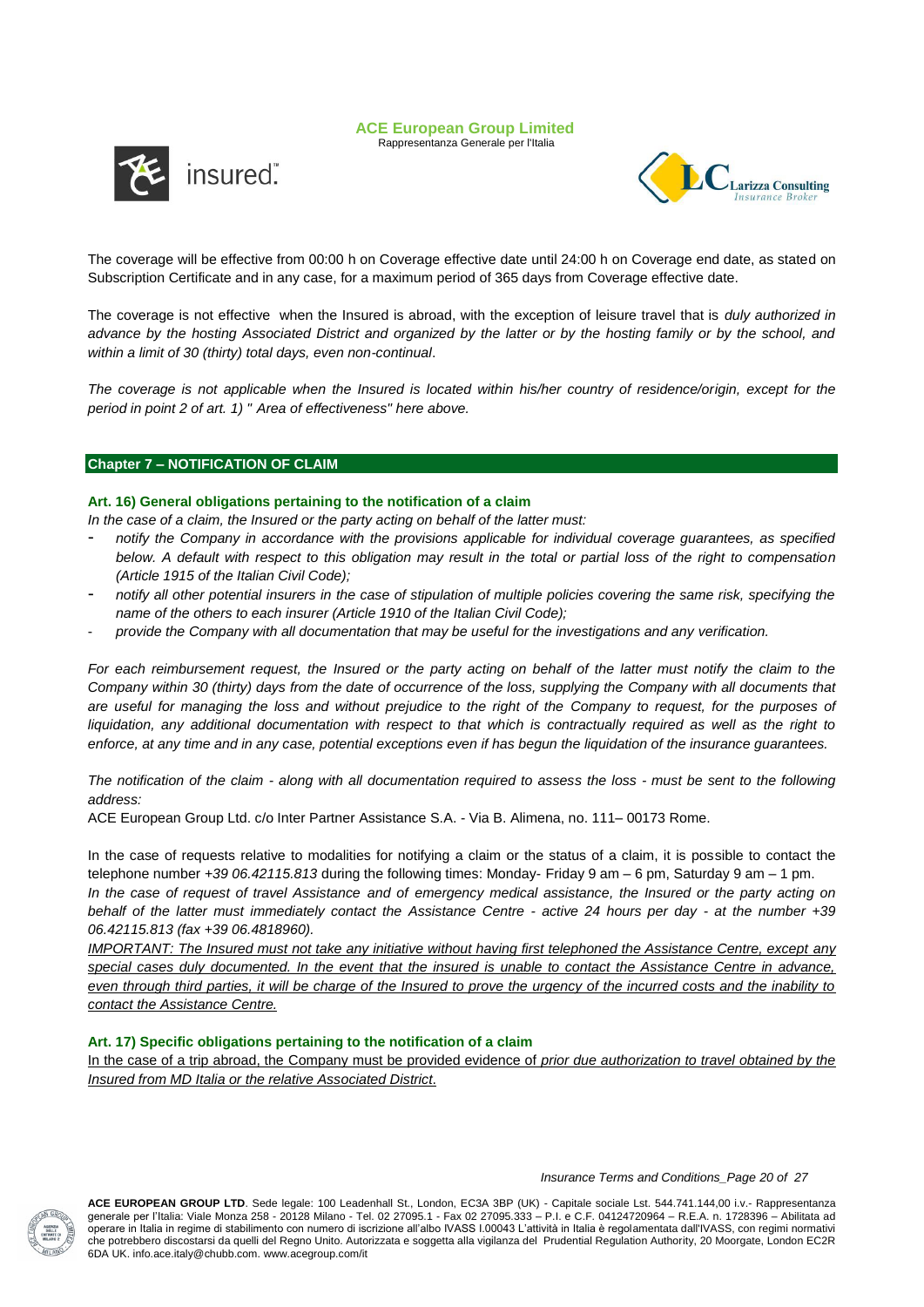Rappresentanza Generale per l'Italia





## NOTIFICATION OF CLAIM FOR TRAVEL ASSISTANCE

*The Insured must not take any initiative without having first telephoned the Assistance Centre and received their permit. Specialist staff is available to intervene or to indicate the most appropriate procedure to solve any type of problem in the best way possible as well as authorising any expenses. In the event that the insured is unable to contact the Assistance Centre in advance, even through third parties, it will be charge of the Insured to prove the urgency of the incurred costs and the inability to contact the Assistance Centre.*

*In the case of request of travel Assistance, the Insured or the party acting on behalf of the latter must immediately contact the Assistance Centre - active 24 hours per day - at the number +39 06.42115.813 (fax +39 06.4818960) in order to supply the following data:*

- personal data of the Insured;
- Subscription Certificate number;
- type of requested assistance;
- temporary address;
- address of potential family members/acCompanying parties travelling with the Insured;
- hospital data (name and telephone number, hospitalization department, name of physician who has assumed care of the patient) in the case of hospitalization;
- potential justifying documentation requested from the Assistance Centre in order to proceed with the disbursement of the service.

*The Insured must not take any initiative before having contacted the Assistance Centre.*

*A default with respect to this obligation will result in the loss of the right to the Assistance services.* 

## NOTIFICATION OF CLAIM FOR MEDICAL EXPENSES

*The Insured must not take any initiative without having first telephoned the Assistance Centre and received their permit. Specialist staff is available to intervene or to indicate the most appropriate procedure to solve any type of problem in the best way possible as well as authorising any expenses. In the event that the insured is unable to contact the Assistance Centre in advance, even through third parties, it will be charge of the Insured to prove the urgency of the incurred costs and the inability to contact the Assistance Centre.*

*In the case of emergency medical assistance, the Insured or the party acting on behalf of the latter must immediately contact the Assistance Centre - active 24 hours per day - at the number +39 06.42115.813 (fax +39 06.4818960).*

Notification of the claim must be sent to the Company *along with the following information and documents*:

- personal data of the Insured and address;
- Subscription Certificate number:
- medical documentation drafted on site, minutes of the emergency room procedure, medical certificate reporting the pathology, date of occurrence and prognosis, and original copies of the relative receipts for any sustained medical expenses;
- name and address of the bank, IBAN code, SWIFT code and the name of the account holder if different from party associated with the claim;
- personal data and tax ID no. of the payment recipient (in accordance with law no. 248 of 4 August 2006);
- location, day and time of the event as well as the circumstances and the causes of the event.

## NOTIFICATION OF CLAIM FOR TRAVEL ACCIDENTS

Notification of the claim must be sent to the Company *along with the following information and documents*:

- personal data of the Insured and address:
- *Subscription* Certificate number;
- name and address of the bank, IBAN code, SWIFT code and the name of the account holder if different from party associated with the claim;
- personal data and tax ID no. of the payment recipient (in accordance with law no. 248 of 4 August 2006);
- accurate description of the event, including location, date and time;

#### *Insurance Terms and Conditions\_Page 21 of 27*

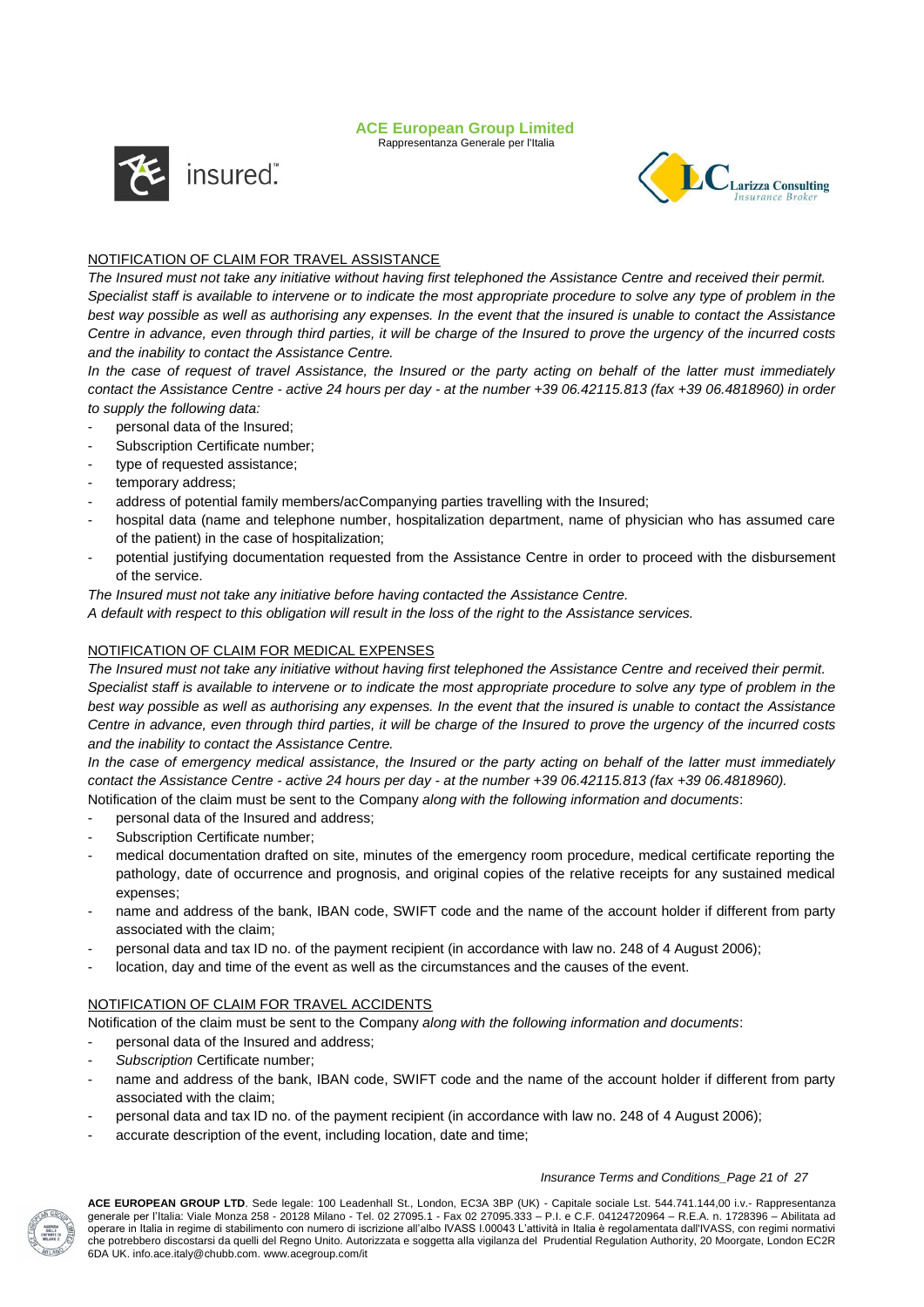Rappresentanza Generale per l'Italia





- original copies of medical documentation of the accident and subsequent course of events;
- original copies of medical documentation certifying the potential degree of permanent disability;
- in the case of an airplane accident, official documentation certifying the presence of the Insured.

In the case of death of the Insured, the Company must immediately be notified.

## NOTIFICATION OF CLAIM FOR TRAVEL INTERRUPTION

Notification of the claim must be sent to the Company *along with the following information and documents*:

- personal data of the Insured and address;
- Subscription Certificate number;
- receipt of payment of the trip with itinerary;
- documentation which objectively proves the cause of interruption of the trip, in original copy;
- catalogue and/or travel program certifying the cost of services or a declaration of the Tour Operator who organized the trip;
- name and address of the bank, IBAN code, SWIFT code and the name of the account holder if different from party associated with the claim;
- personal data and tax ID no. of the payment recipient (in accordance with law no. 248 of 4 August 2006);
- location, day and time of the event as well as the circumstances and the causes of the event.

## NOTIFICATION OF CLAIM FOR BAGGAGE PROTECTION AND PERSONAL BELONGINGS

Notification of the claim must be sent to the Company *along with the following information and documents*:

- personal data of the Insured and address;
- Subscription Certificate number;
- a copy of the Property Irregularity Report;
- copies of a ticket with a complete travel itinerary as well a baggage ticket;
- original report presented to the competent authorities of the location where the event occurred along with a detailed list of stolen or damaged items as well as documentation/proof certifying their value at the time of the event in addition to their brand, model and approximate purchase date;
- copy of the claim letter sent to the carrier/hotelkeeper with request for compensation;
- official documentation of the carrier certifying the date and time of return of the baggage;
- official documentation of the carrier certifying the definitive loss of the baggage;
- copy of the documentation of the carrier certifying the date and time of tampering/damaging or definitive failure to find the baggage/items, as well as the liquidated amount falling under its competence;
- receipts pertaining to the acquisition of emergency goods and a detailed list of completed purchases, in original copy;
- name and address of the bank, IBAN code, SWIFT code and the name of the account holder if different from party associated with the claim;
- personal data and tax ID no. of the payment recipient (in accordance with law no. 248 of 4 August 2006).

## NOTIFICATION OF CLAIM FOR UNEXPECTED EXPENSES DUE TO BAGGAGE DELAYED DELIVERY

Notification of the claim must be sent to the Company *along with the following information and documents*:

- personal data of the Insured and address;
- Subscription Certificate number:
- official documentation of the airline carrier certifying the date and time of the delayed delivery of the baggage;
- receipts pertaining to the acquisition of emergency goods and a detailed list of completed purchases, in original copy;
- name and address of the bank, IBAN code, SWIFT code and the name of the account holder if different from party associated with the claim;

#### *Insurance Terms and Conditions\_Page 22 of 27*

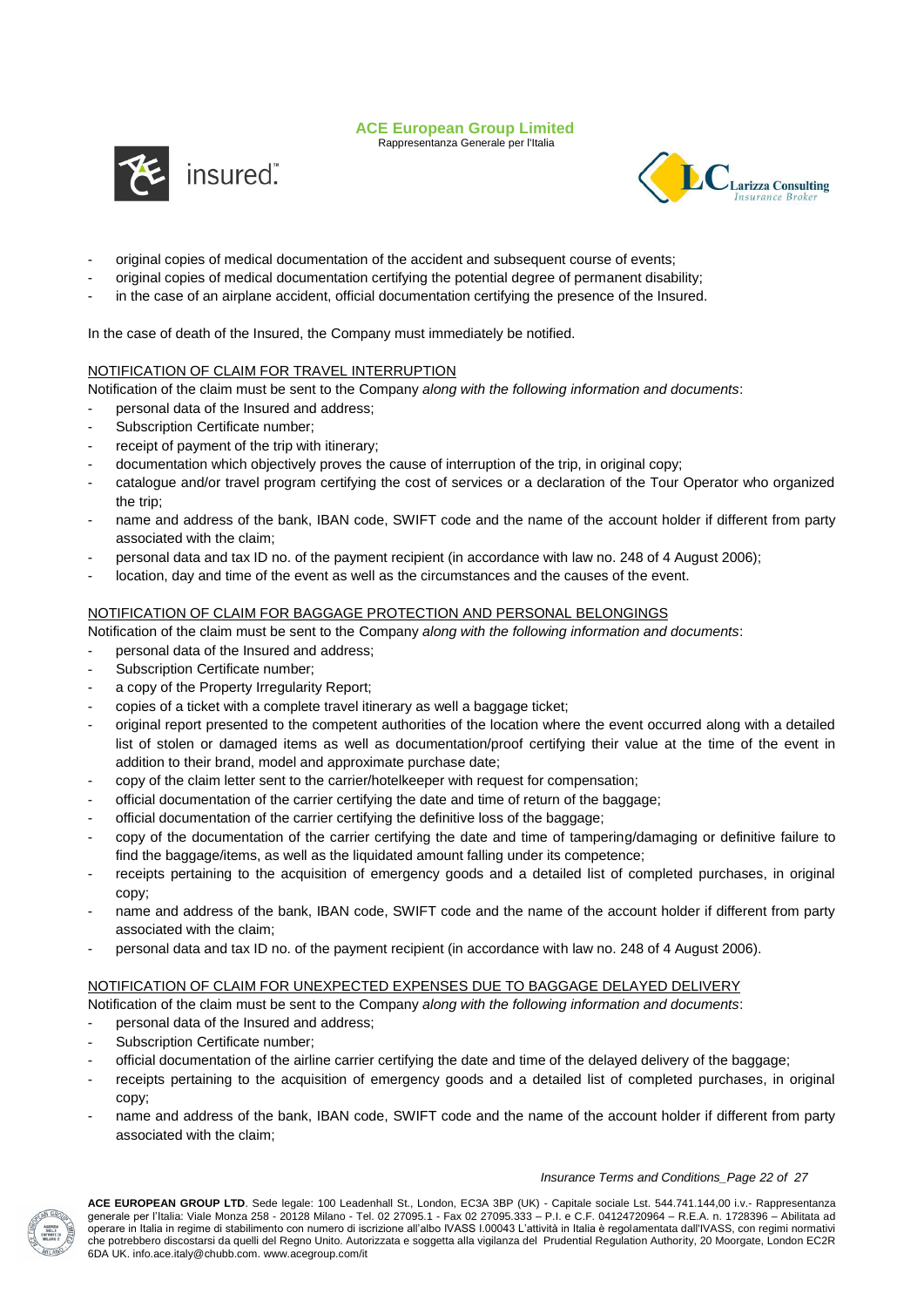Rappresentanza Generale per l'Italia





personal data and tax ID no. of the payment recipient (in accordance with law no. 248 of 4 August 2006).

## NOTIFICATION OF CLAIM FOR PERSONAL LIABILITY

Notification of the claim must be sent to the Company *along with the following information and documents*:

- personal data of the Insured and address;
- Subscription Certificate number;
- name and address of the bank, IBAN code, SWIFT code and the name of the account holder if different from party associated with the claim;
- personal data and tax ID no. of the payment recipient (in accordance with law no. 248 of 4 August 2006);
- location, day and time of the event as well as the circumstances and the causes of the event;
- written request of the counterparty quantifying the damages.

## **Art. 18) Payment currency**

Indemnities are paid in Italy and in Euro, with the exception of specific authorized derogations at the unquestionable judgement of the Company. In the case of expenses sustained outside of countries that are part of the Eurozone, the amounts will be calculated by using the exchange rate reported by the European Central Bank on the day in which the Insured sustained the expenses.

## **Art. 19) Burden of proof**

*The party requesting compensation must prove the existence of all the elements of his/her right to compensation and must also allow for any investigations and verifications that are deemed necessary by the Company, including the suspension of medical privilege with respect to the physicians that visited and cured the Insured.* 

## **Chapter 8 – GENERAL CONDITIONS**

## **Art. 20) Exclusions applicable to all covers**

The following cases are always excluded:

- *cases known or predicted prior to the conclusion of the policy;*
- *diseases that are the expression or direct consequence of chronic pathological conditions or past the beginning of the trip and known to the Insured at the inception of the policy;*
- *travels within a territory where, at the time of departure, a prohibition or limitation (even temporary) - issued by a public authority of competence - was applicable;*
- extreme trips in remote areas that are only reachable with the use of special vehicles;
- *trips taken for the purpose of undergoing medical/surgical treatment;*
- *causes or events which cannot be objectively documented;*
- *fraud, voluntary and premeditated acts on the part of the Insured;*
- *illegal actions on the part of the Insured or violation, on the part of the latter, of norms or prohibitions of any government;*
- *unauthorized driving of motorbikes or motor vehicles, or without driving licenses;*
- *the driving of vehicles for which a license of category higher than B is prescribed, as well as of motorboats;*
- *solitary sailing or with boats not suitable or not equipped for use at sea;*
- *the practicing of aerial sports in general, extreme sports, any winter sports, acts of recklessness as well as any sport which is exercised professionally or which, in any case, involves direct or indirect remuneration;*
- *participation, even as a passenger, in sports competitions and related tests with or without the use of vehicles with engines unless these are conducted for recreational purposes;*
- *mountain hikes, except as taking place on roads and places that are accessible without difficulties to non-expert hikers;*

#### *Insurance Terms and Conditions\_Page 23 of 27*

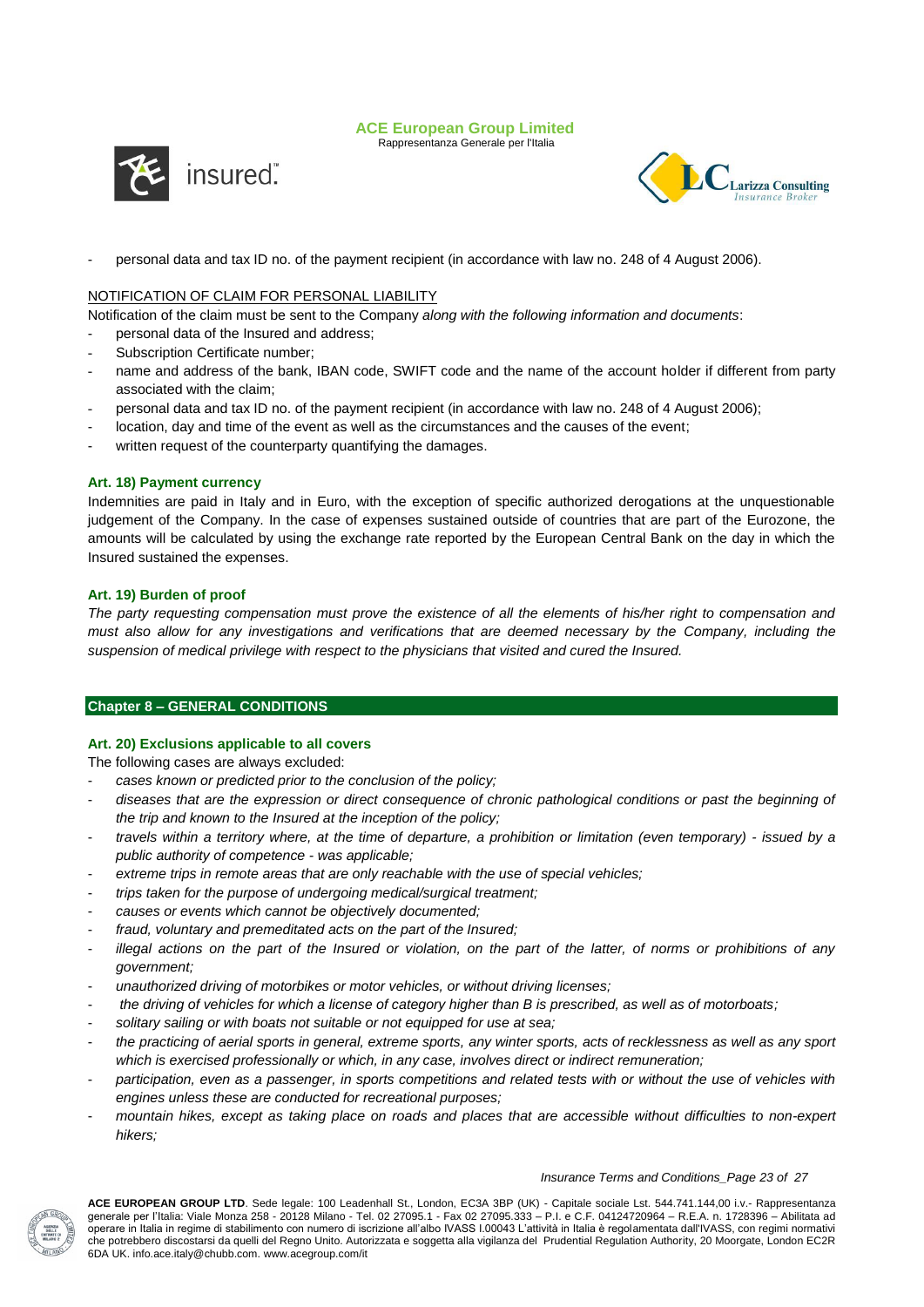Rappresentanza Generale per l'Italia





- *consequences resulting from the abuse of alcoholic beverages or the non-therapeutic use of psychotropic drugs or narcotics;*
- *losses occurring as a result of risky manual working activities and/or work activities conducted at sea far from shore;*
- *losses which occurred during paid working hours;*
- *attempted suicide or suicide;*
- *strikes, riots, civil commotion, unrest of workers;*
- *denial of consular visas;*
- *situations of armed conflict, invasion, acts of foreign enemies, hostilities, war, civil war, rebellion, uprisings, acts of vandalism, popular movements, insurrections, martial law, military or usurped power, or attempts to usurp power, the blocking of borders, sabotage, embargoes, plundering;*
- *acts of terrorism in general, including the use of any type of nuclear or chemical device;*
- *ionizing radiation or radioactive contamination created by nuclear fuel or resulting from phenomena pertaining to the transmutation of the nucleus of atoms or by radioactive, toxic, explosive or other dangerous properties/characteristics of nuclear devices and their components as well as radiation caused by the artificial acceleration of atomic particles;*
- *tornadoes, hurricanes, earthquakes, volcanic eruptions, floods, inundations, nuclear explosions, atmospheric phenomena with characteristics of natural calamities and other natural disasters. This exclusion is not operative for a maximum period of 7 (seven) days from the occurrence of the calamities if and to the extent that the Insured is surprised by the cited events during the "trip", in case none of these events occurred or were occurring at the time of departure;*
- *air, water, soil, and subsoil pollution or any other environmental damages;*
- pathologies attributable to epidemics with pandemic features, as declared by the WHO, and whose severity and *virulence require restrictive measures in order to reduce the risk of transmission to the civilian population;*
- *activities involving the use of explosives and / or firearms;*
- *quarantines.*

## *"OFAC" LIMITATION FOR COUNTRIES EXPOSED TO INTERNATIONAL SANCTIONS*

The Insurer shall not be required to provide coverage or will be obliged to pay any compensation or pay any benefit under this policy if the provision of such coverage, the payment of such compensation or recognition of such benefit *would expose the Insurer to penalties, prohibitions or restrictions provided for by the United Nations resolutions or trade and economic sanctions provided for by the laws or regulations of the European Union and individual countries that are part, of the United States of America or conventions international.*

*ACE European Group Limited is a subsidiary of Chubb Limited, a U.S. company listed on the NYSE. Consequently, ACE European Group Limited is subject to certain U.S. laws and regulations regulations in addition to EU, UN and national*  sanctions restrictions which may prohibit it from providing cover or paying claims to certain individuals or entities or *insuring certain types of activities related to following countries and territories: Iran, Syria, North Korea, North Sudan, Cuba and Crimea.*

## **Art. 21) Policy subscribing limits**

*The subscription of multiple policies of the Company for the same risk – in order to increase the amount of insured capital and/or extend the duration of coverage – is not allowed.*

## **Art. 22) Decrease in insured sums in the case of a claim**

*In the case of an indemnified claim, the sums insured for the individual policy coverage guarantees and the relative limits of compensation must be considered reduced - with immediate effect and until the end of the current insurance period – by an amount equal to that of the respectively indemnifiable damages, net of any potential deductibles or overdues and without a corresponding return of the premium.* 



*Insurance Terms and Conditions\_Page 24 of 27*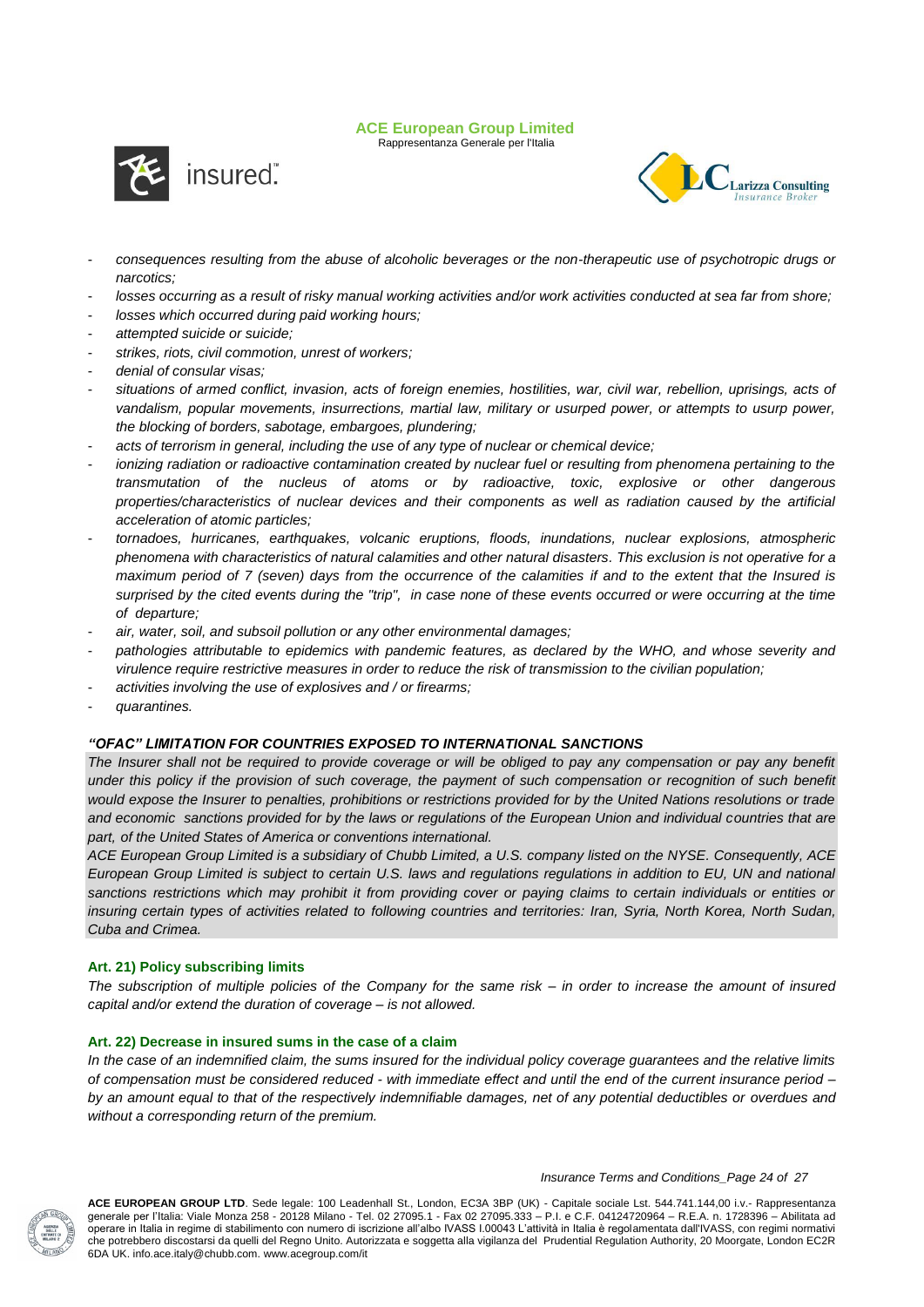Rappresentanza Generale per l'Italia



**Larizza Consulting** 

## **Art. 23) Exclusion of alternative compensation**

*If the Insured does not utilize one or more Services/Coverage, the Company is not required to provide alternative services/indemnities of any type as compensation.*

## **Art. 24) Uninsurable parties**

*The insurance coverage is not valid for individuals affected by alcoholism, drug addiction and AIDS.*

*It therefore remains agreed that, if one or more of these diseases or pathologies arise during the course of the agreement, the provisions of Article 1898 of the Italian Civil Code will become applicable, regardless of the effective evaluation of the state of health of the Insured.* 

*In the case of inaccurate or incomplete statements, the provisions of Articles 1892, 1893, 1894 of the Italian Civil Code will become applicable.*

## **Art. 25) Age limits**

*The insurance cover provided by this policy is only for individuals under 30 (thirty) years of age.*

## **Art. 26) Declarations relative to the circumstances of risk**

The Company provides coverage guarantees and determines the policy premium on the basis of the declarations supplied by the Insured/Policyholder *who must therefore describe all circumstances which could influence the risk assessment*. *Inaccurate or incomplete statements may result in both a failure to compensate damages or reduced compensation as well as the potential withdrawal from, or cancellation of, the contract, in accordance with Articles 1892, 1893 and 1894 of the Italian Civil Code.*

## **Art. 27) Communications and validity of changes**

*All communications under which the Policyholder and the Insured shall be required, shall be made, because they are*  valid, by registered letter, telex or fax addressed to the General Management offices in Italy or to the Branch offices, *intermediary, Agent or Broker, to which the policy is assigned .*

*Any modification of the contract is not valid if it is not by deed of variation signed by the parties.*

#### **Art. 28) Procedure to provide the insurance Terms and Conditions to the Insured**

*The policyholder is obliged to promptly provide, in digital or printed format, the Insurance Terms and Conditions and the Subscription Certificate to the Insured at the moment of the subscription to the Master policy. in a durable medium in accordance with by current legislation.*

#### **Art. 29) Other insurances**

If multiple insurance policies are stipulated with different insurers for the same risk, *the Insured must notify each insurer of all insurance policies*. *If the Insured fraudulently omits to notify this information, the insurers are not required to pay the indemnities.* In the case of a claim, *the Insured must notify all insurers, in accordance with Article 1913 of the Italian Civil Code, specifying the name of the others to each insurer*.

The Insured may request – from each insurer – the indemnity that is due in accordance with the relative contract *so long as the overall collected sums do not exceed the amount of the damages*. The insurer which paid the compensation retains the right of recourse with respect to all the other insurers for a proportional allocation of indemnities due on the basis of the respective contracts. If the insurer is insolvent, its quota is subdivided amongst the other insurers. *The Insured must also provide the Company with all documentation that may be useful for investigations and any verifications.*

## **Art. 30) Recovery rights**

The Company is replaced, up to the paid sum, in all the rights and actions that the Insured and / or the Policyholder may have against those liable for any damages.



*Insurance Terms and Conditions\_Page 25 of 27*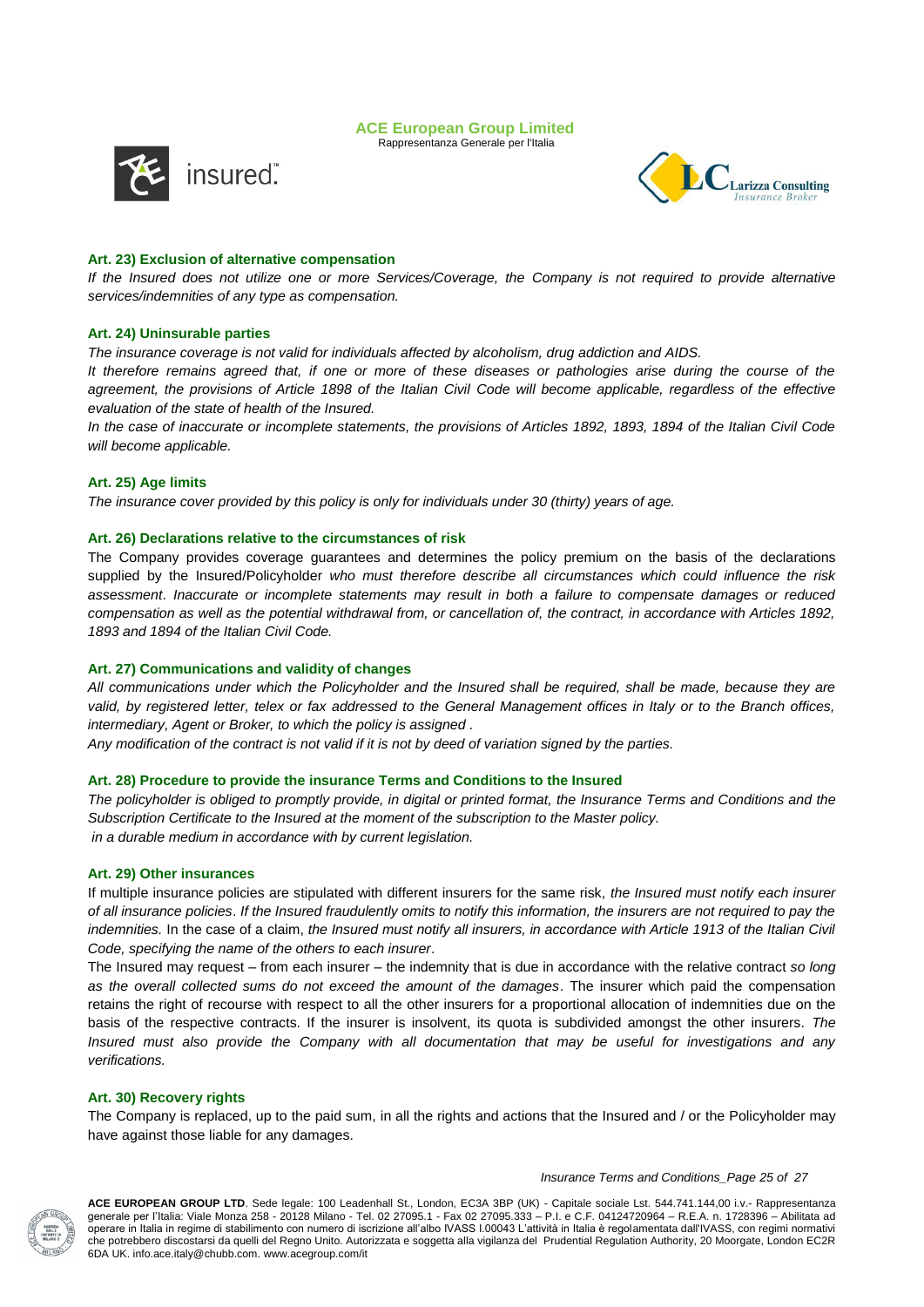





Pursuant to Article 1916 of the Italian Civil Code, except in case of fraud, replacement does not occur if the damage is caused by the Insured children, ascending, other relatives or related persons permanently living with him or servants. Also excluded cases where the damage is caused by the Policyholder, his associates and / or by a hosting family member.

The insured is liable to the Insurer for any prejudice to the recovery right.

## **Art. 31) References to law**

The insurance policy is regulated by Italian law. For all that not regulated herein, currently effective legal norms are applicable.

#### **Art. 32) Disputes**

In the case of disputes with respect to the nature and consequences of the accident (or disease), the Parties undertake to grant a mandate, by means of a private deed, to a board of three certified physicians within the limits of the Insurance Terms and Conditions. The decisions of this board will be taken with a majority of votes, with dispensation from all legal formalities. *The proposal to convene the Medical Board must be initiated by the Insured or by other entitled parties and must be drafted in writing with a specification of the appointed physicians;* subsequently, the Company will notify the Insured of the name of the physician which in turn it appoints. The third physician is selected by the Parties from a triad of physicians proposed by the first two; in the case of disagreement, the Secretary of the Order of Physicians with jurisdiction in the location where the Medical Board will meet will appoint the physician. After the third physician is appointed, the Company will convene the Board and will call upon the Insured to attend. The Medical Board will reside in the municipality with a legal medicine institute that is closest to the location of residence of the Insured. *Each of the*  Parties will sustain its own expenses and will contribute towards half of the expenses and fees of the third physician. The decision of the Medical Board is binding for the Parties even if one of the physicians refuses to sign the relative minutes.

## **Art. 33) Court with jurisdiction**

With regard to any dispute deriving from the application or interpretation of this policy, the court with jurisdiction will be that of the Policyholder.

## **Art. 34) Taxes**

Fiscal charges pertaining to the insurance are charged to the Policyholder.

#### **Art. 35) Prescription deadlines**

Any right with respect to the Company is prescribed *within the deadline of two years from the date of the claim which generated the right to a Service/Coverage*, in compliance with the provisions of Article 2952 of the Italian Civil Code. With regard to the insurance of Personal Liability, the deadline is effective as of the day in which the third party requested compensation to the Insured or initiated legal action against the latter. In accordance with Article 1915 of the Italian Civil Code, fraudulent default with respect to this obligation on the part of the Insured will result in the loss of the right to compensation. In the case of negligent omission of this obligation, the Insurer retains the right to reduce the indemnity in accordance with the sustained damages.

#### **Art. 36) Right of withdrawal for the Insured**

The Insured will retain the right to unilaterally withdraw from the policy without having to specify a reason:

- within 48 (forty eight) hours prior to the date of arrival in Italy;
- only in those cases in which the policy was bought within the 14 (fourteen) days prior to the date of arrival in Italy; the right described above can also be exercised after the date of arrival in Italy. In this case, the withdrawal rights must be exercised within 14 (fourteen) days from the date of purchase/subscriprion to the Master policy.



#### *Insurance Terms and Conditions\_Page 26 of 27*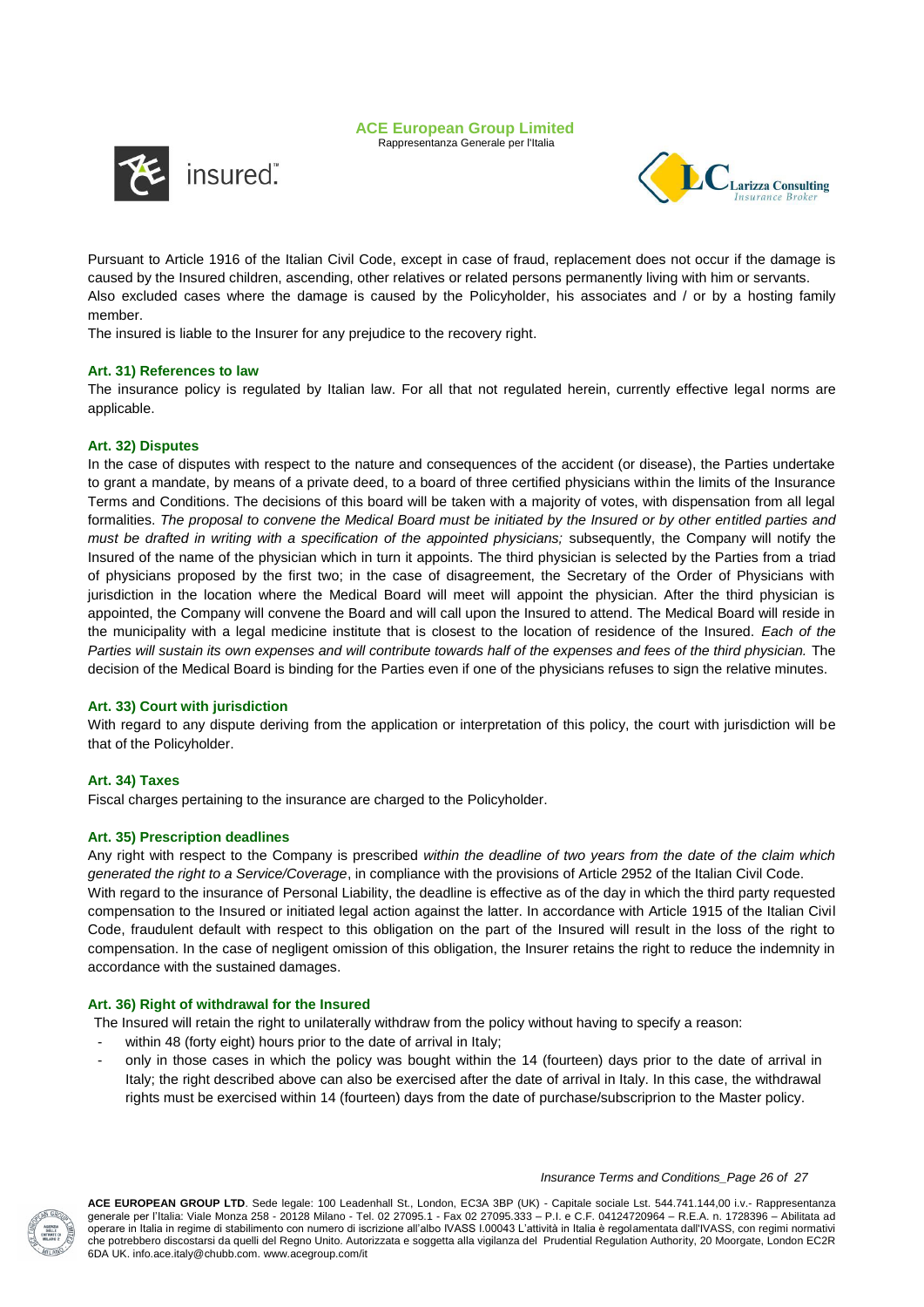Rappresentanza Generale per l'Italia





In case of withdrawal, the policy premium will be reimbursed, net of any taxes that are due if already paid by the Company, and without the application of any penalty.

In order to exercise the right to withdrawal, the Insured is required to communicate his/her intention of withdrawal to the qualified broker by email sent to [rye@larizzaconsulting.it](mailto:rye@larizzaconsulting.it) or by fax to no. +39.02.34.53.76.95 or by registered letter sent to LC Larizza Consulting srl, Via Monte Rosa 19, 20149 Milan. The broker will notify the Company of the withdrawal.

## **Art. 37) Insurance Terms and Conditions language**

In the places where, for this insurance, the conditions or an extract thereof are communicated in another language than the Italian language, the Italian version shall prevail.

## **ACE EUROPEAN GROUP LIMITED**

General Representation for Italy The Legal Representative Orazio Rossi<br>
IV O<sup>N</sup>



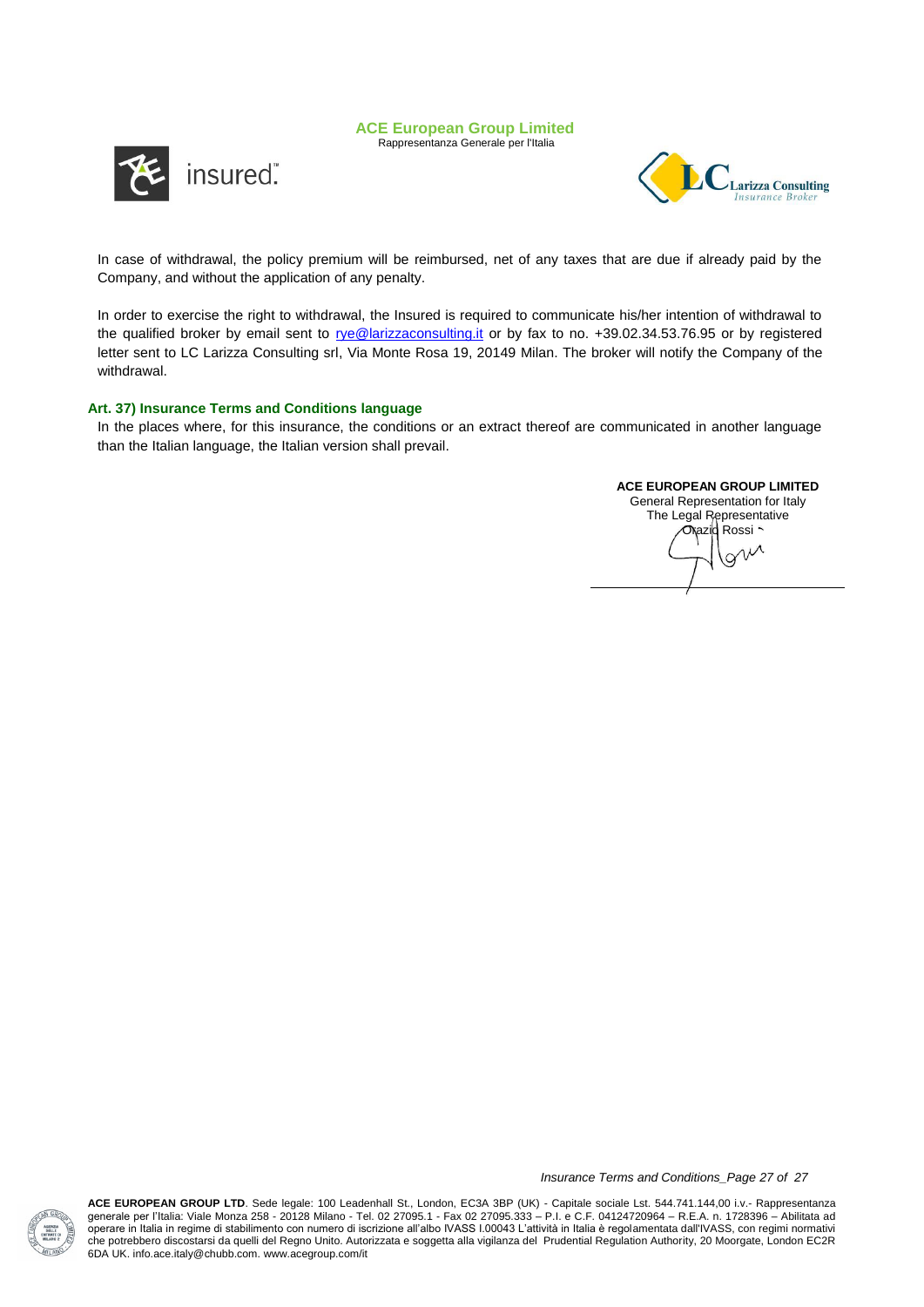Rappresentanza Generale per l'Italia



insured".



## **USEFUL INFORMATION**

| To return the Insurance Subscription Certificate signed or to exercise withdrawal rights:<br>LC srl - LARIZZA CONSULTING INSURANCE BROKER<br>Via Monte Rosa 19, 20149 Milan<br>Fax +39.02.34.53.76.95<br>e-mail: rye@larizzaconsulting.it                                                                            |  |
|----------------------------------------------------------------------------------------------------------------------------------------------------------------------------------------------------------------------------------------------------------------------------------------------------------------------|--|
| To request Travel Assistance services:<br>ASSISTANCE CENTER<br>Inter Partner Assistance S.A.<br>Tel. +39 06.42115.813 - Fax + 39 06 4818 960<br>24 hours per day                                                                                                                                                     |  |
| To notify a claim:<br>UFFICIO SINISTRI (CLAIMS OFFICE) ACE European Group Ltd.<br>ACE European Group Ltd. c/o Inter Partner Assistance S.A.<br>Via B. Alimena, 111 - 00173 Rome<br>Tel. +39 06.42115.813 - Fax + 39 06 4818 960<br>Monday- Friday 9 am-6 pm - Saturday 9 am-1 pm                                     |  |
| For information on the effectiveness of the policy:<br>CUSTOMER SERVICE ACE European Group Ltd.<br>ACE European Group Ltd. - A&H Back Office<br>Viale Monza 258 - 20128 Milan<br>Tel. +39 06.42115.813 - Fax + 39 02 27095 581<br>email: ace.italy.travel@chubb.com<br>Monday- Friday 9 am-6 pm – Saturday 9 am-1 pm |  |